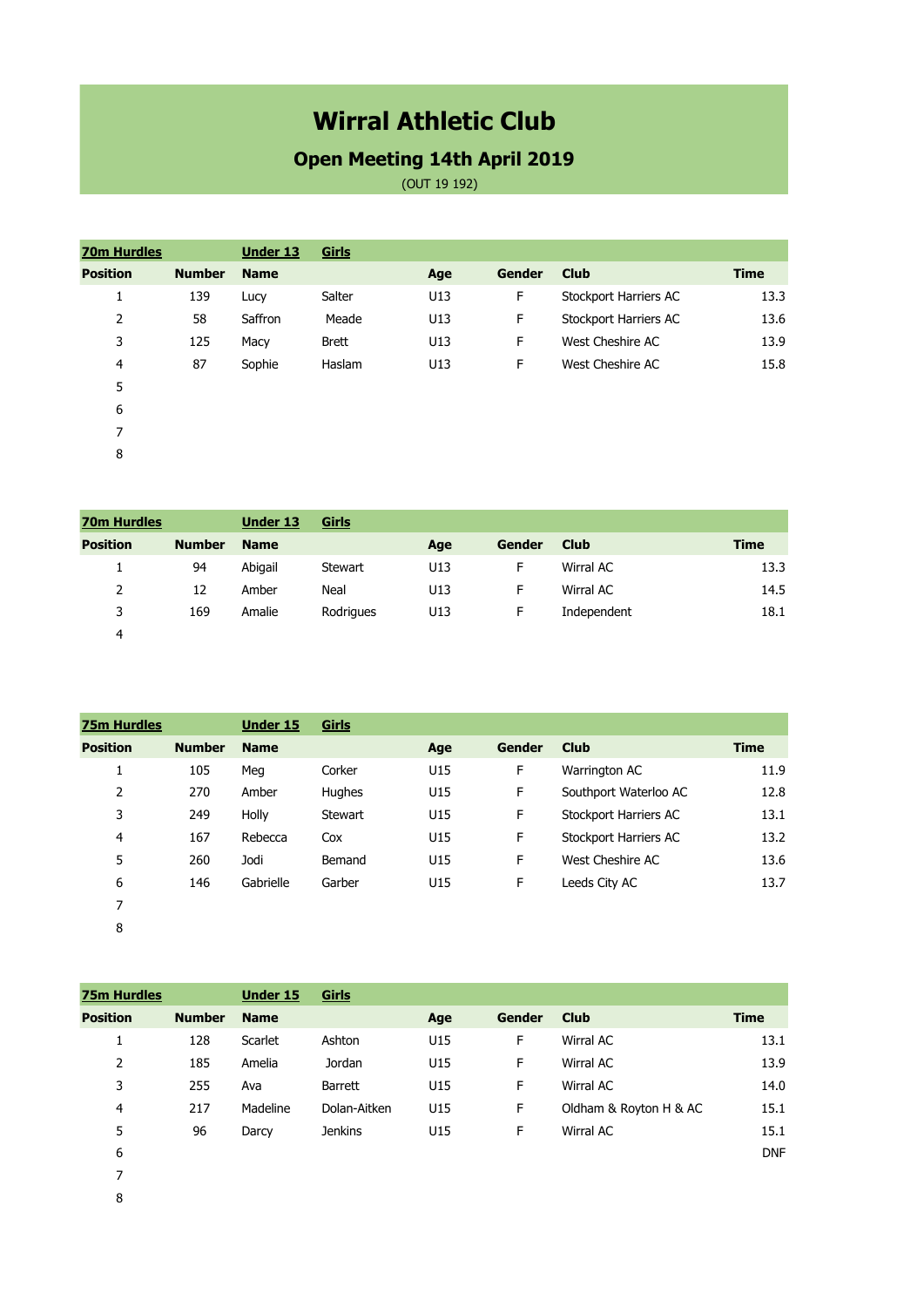| <b>80m Hurdles</b> |               | <b>Under 15</b> | <b>Boys</b> |     |        |             |             |
|--------------------|---------------|-----------------|-------------|-----|--------|-------------|-------------|
| <b>Position</b>    | <b>Number</b> | <b>Name</b>     |             | Age | Gender | <b>Club</b> | <b>Time</b> |
|                    | 63            | Aodhan          | Corr        | U15 | M      | Wirral AC   | 15.8        |
| 2                  |               |                 |             |     |        |             |             |
| 3                  |               |                 |             |     |        |             |             |
| 4                  |               |                 |             |     |        |             |             |

| 600m            |               | <b>Under 9</b> | Girls     |     |               |                   |             |
|-----------------|---------------|----------------|-----------|-----|---------------|-------------------|-------------|
| <b>Position</b> | <b>Number</b> | <b>Name</b>    |           | Age | <b>Gender</b> | <b>Club</b>       | <b>Time</b> |
| 1               | 250           | Emma           | Gauller   | U9  | F             | Wirral AC         | 2.30.2      |
| 2               | 82            | Arabella       | Jones     | U9  | F             | Wirral AC         | 2.39.3      |
| 3               | 252           | Lila           | Carragher | U9  | F             | Knowsley Harriers | 2.50.6      |
| 4               | 274           | Ava            | Hudson    | U9  | F             | Vale Royal        | 2.56.8      |
| 5               |               |                |           |     |               |                   |             |
| 6               |               |                |           |     |               |                   |             |
| 7               |               |                |           |     |               |                   |             |

| 600m            |               | <b>Under 9</b> | <b>Boys</b> |     |               |                  |             |
|-----------------|---------------|----------------|-------------|-----|---------------|------------------|-------------|
| <b>Position</b> | <b>Number</b> | <b>Name</b>    |             | Age | <b>Gender</b> | <b>Club</b>      | <b>Time</b> |
| 1.<br>Ŧ.        | 55            | Dylan          | Gledhill    | U9  | M             | West Cheshire AC | 2.27.7      |
| 2               | 184           | Daniel         | Pennington  | U9  | M             | Wirral AC        | 2.33.5      |
| 3               | 95            | Finlay         | Neal        | U9  | M             | Wirral AC        | 2.37.f      |
| 4               | 71            | Caspar         | Kissane     | U9  | M             | Deeside AC       | 2.42.2      |
| 5               | 264           | Joshua         | Cowan       | U9  | M             | <b>Wirral AC</b> | 3.05.7      |
| 6               |               |                |             |     |               |                  |             |
| 7               |               |                |             |     |               |                  |             |

| 600m            |               | <b>Under 11</b> | Girls         |     |               |                       |             |
|-----------------|---------------|-----------------|---------------|-----|---------------|-----------------------|-------------|
| <b>Position</b> | <b>Number</b> | <b>Name</b>     |               | Age | <b>Gender</b> | <b>Club</b>           | <b>Time</b> |
| 1               | 93            | Ruby            | Phillips      | U11 | F             | West Cheshire AC      | 1.54.8      |
| 2               | 144           | Molly Carvell   | Molly Carvell | U11 | F             | Independent           | 1.55.5      |
| 3               | 254           | Valerie         | Teall         | U11 | F             | Liverpool Harriers AC | 1.56.8      |
| 4               | 210           | Lexie           | <b>Ellis</b>  | U11 | F             | Independent           | 2.04.5      |
| 5               | 28            | Ella            | Cowan         | U11 | F             | Wirral AC             | 2.08.9      |
| 6               | 156           | Emma            | Hull          | U11 | F             | --                    | 2.11.8      |
| 7               | 118           | Reefe           | Pankhurst     | U11 | F             | Wirral AC             | 2.12.5      |
| 8               | 166           | Maizie          | <b>Bimson</b> | U11 | F             | Independent           | 2.16.3      |
| 9               | 238           | Fern            | Chapman       | U11 | F             | Independent           | 2.17.9      |
| 10              | 153           | Olanna          | Quinn         | U11 | F             | --                    | 2.18.4      |
|                 |               |                 |               |     |               |                       |             |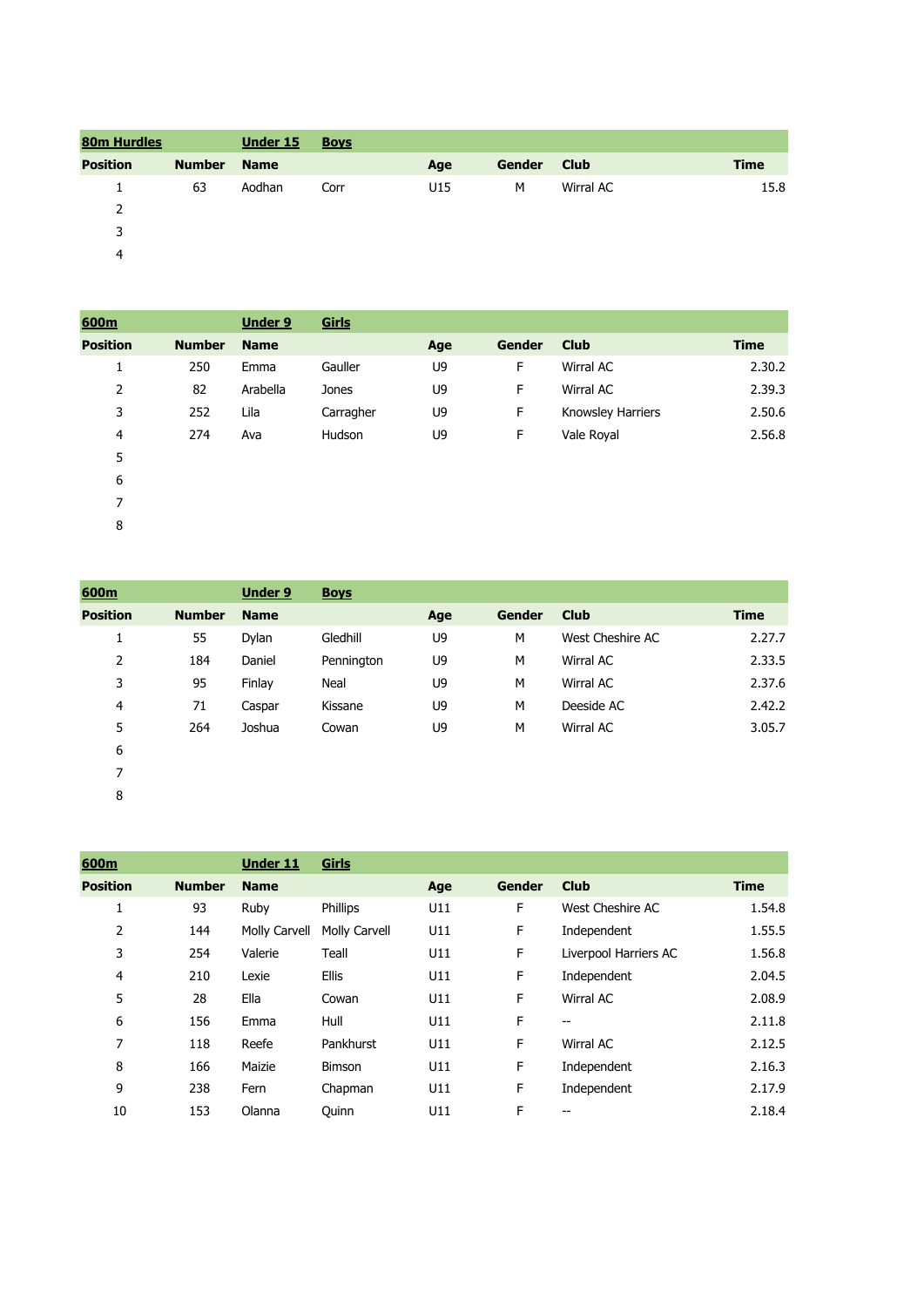| 600m            |               | <b>Under 11</b> | Girls         |     |        |                       |             |
|-----------------|---------------|-----------------|---------------|-----|--------|-----------------------|-------------|
| <b>Position</b> | <b>Number</b> | <b>Name</b>     |               | Age | Gender | <b>Club</b>           | <b>Time</b> |
| T               | 265           | Erin            | Fay           | U11 | F      | Liverpool Harriers AC | 2.00.6      |
| 2               | 70            | Orla            | Kissane       | U11 | F      | Deeside AC            | 2.05.4      |
| 3               | 262           | Eleanor         | Redmond       | U11 | F      | Liverpool Harriers AC | 2.07.2      |
| 4               | 119           | Ruby            | McIlveen      | U11 | G      | Wirral AC             | 2.12.0      |
| 5               | 263           | Niamh           | Makin         | U11 | F      | Deeside AC            | 2.17.9      |
| 6               | 19            | Ellie           | Fraser        | U11 | F      | Wirral AC             | 2.19.3      |
| 7               | 81            | Emily           | Lowther-Taylo | U11 | F      | Wirral AC             | 2.25.5      |
| 8               | 16            | Holly           | Webster       | U11 | F      | Wirral AC             | 2.31.2      |
| 9               | 13            | Emma            | Grantham      | U11 | F      | Wirral AC             | 2.33.5      |
| 10              | 54            | Kadie           | Gledhill      | U11 | F      | West Cheshire AC      | 2.39.8      |

| 600m            |               | <b>Under 11</b> | <b>Boys</b> |     |               |                       |             |
|-----------------|---------------|-----------------|-------------|-----|---------------|-----------------------|-------------|
| <b>Position</b> | <b>Number</b> | <b>Name</b>     |             | Age | <b>Gender</b> | <b>Club</b>           | <b>Time</b> |
| 1               | 204           | Charlie         | Rigby       | U11 | M             | Liverpool Harriers AC | 2.00.5      |
| 2               | 279           | Alexander       | Calvert     | U11 | M             | Wirral AC             | 2.05.3      |
| 3               | 21            | Malachi         | Harty       | U11 | M             | Wirral AC             | 2.07.5      |
| 4               | 242           | Michael         | Phelan      | U11 | M             | Wirral AC             | 2.08.3      |
| 5               | 113           | William         | Gauller     | U11 | M             | Wirral AC             | 2.13.1      |
| 6               | 227           | Seth            | Silva       | U11 | M             | Liverpool Harriers AC | 2.15.0      |
| 7               | 86            | Matthew         | Taylor      | U11 | M             | Wirral AC             | 2.18.4      |
| 8               | 134           | William         | Rawson      | U11 | M             | West Cheshire AC      | 2.20.0      |
| 9               | 17            | Raiden          | Bloomfield  | U11 | M             | Wirral AC             | 2.36.8      |
| 10              |               |                 |             |     |               |                       |             |

| 800m            |               | <b>Under 13</b> | Girls          |     |        |                              |             |
|-----------------|---------------|-----------------|----------------|-----|--------|------------------------------|-------------|
| <b>Position</b> | <b>Number</b> | <b>Name</b>     |                | Age | Gender | <b>Club</b>                  | <b>Time</b> |
|                 | 272           | Darcie          | Hudson         | U13 | F      | Vale Royal                   | 2.39.8      |
| 2               | 161           | Charley         | <b>Topping</b> | U13 | F      | Independent                  | 2.44.4      |
| 3               | 58            | Saffron         | Meade          | U13 | F      | <b>Stockport Harriers AC</b> | 2.44.8      |
| 4               | 49            | Evie            | Smith          | U13 | F      | Wirral AC                    | 2.51.0      |
| 5               | 8             | Emily           | Marley         | U13 | F      | Liverpool Harriers AC        | 2.52.5      |
| 6               | 152           | Scarlett        | Quinn          | U13 | F      | --                           | 2.53.7      |
| 7               | 269           | Charlotte       | Hughes         | U13 | F      | Southport Waterloo AC        | 3.01.2      |
| 8               | 234           | Eleanor         | Williams       | U13 | F      | West Cheshire AC             | 3.02.3      |
| 9               | 22            | Delilah         | Harty          | U13 | F      | Wirral AC                    | 3.02.3      |
| 10              |               |                 |                |     |        |                              |             |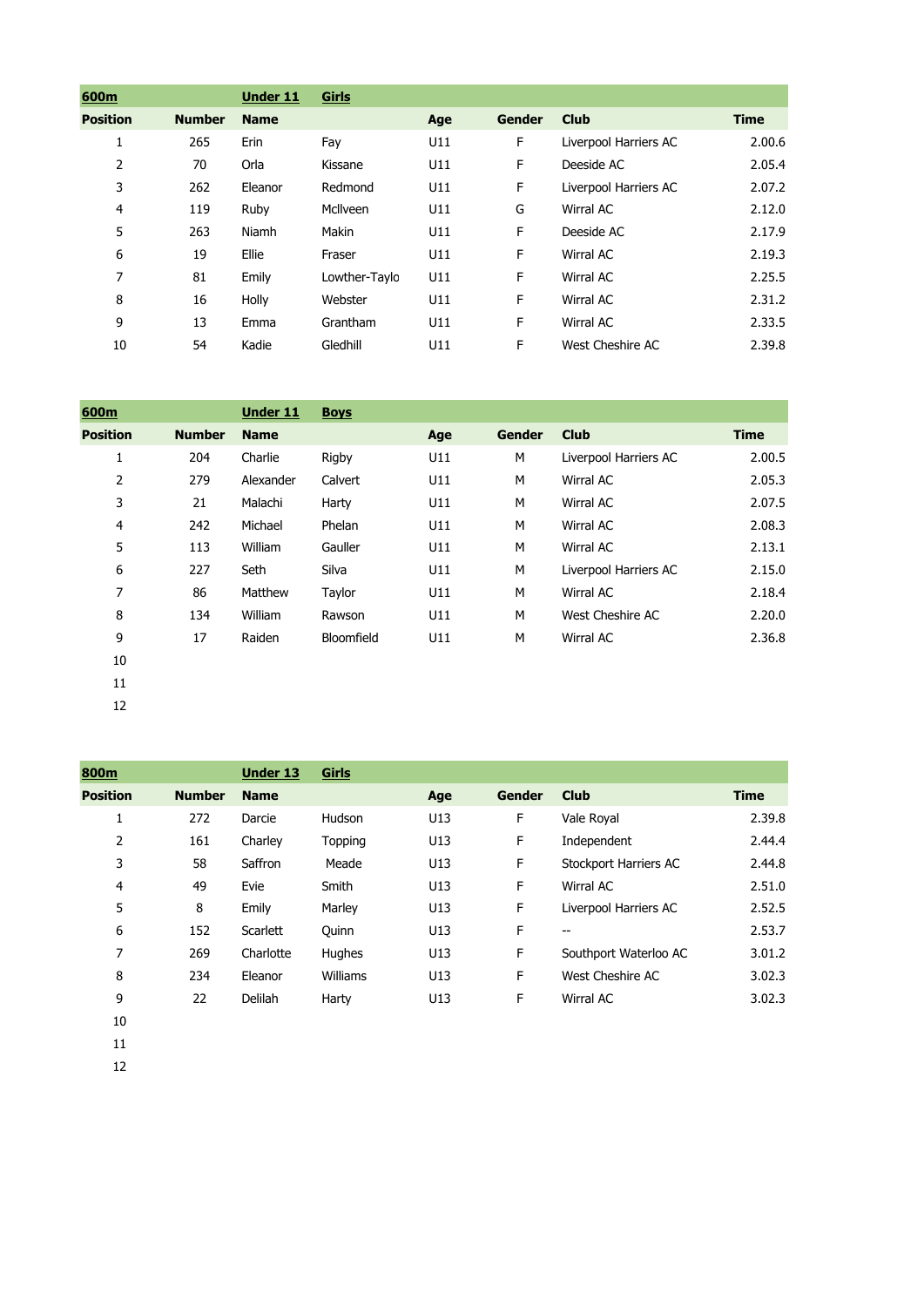| 800m            |               | Under 13    | Girls      |     |               |                       |             |
|-----------------|---------------|-------------|------------|-----|---------------|-----------------------|-------------|
| <b>Position</b> | <b>Number</b> | <b>Name</b> |            | Age | <b>Gender</b> | <b>Club</b>           | <b>Time</b> |
| 1               | 89            | Alisha      | Carroll    | U13 | F             | Liverpool Harriers AC | 2.41.1      |
| 2               | 40            | Megumi      | Hoshiko    | U13 | F             | Wirral AC             | 2.44.0      |
| 3               | 246           | Rachael     | Emehelu    | U13 | F             | Liverpool Harriers AC | 2.44.7      |
| 4               | 200           | Daniela     | Marti      | U13 | F             | Stockport Harriers AC | 2.44.9      |
| 5               | 101           | Rosie       | Swinnerton | U13 | F             | Liverpool Harriers AC | 2.49.2      |
| 6               | 92            | Aimee       | Phillips   | U13 | F             | West Cheshire AC      | 2.52.2      |
| 7               | 48            | Sara        | Smith      | U13 | F             | Wirral AC             | 2.59.8      |
| 8               | 178           | Sarah       | Theobald   | U13 | F             | Wirral AC             | 3.07.4      |
| 8               | 75            | Cosette     | Wearden    | U13 | F             | West Cheshire AC      | 3.12.0      |
| 8               | 183           | Lucy        | Pennington | U13 | F             | Wirral AC             | 3.21.4      |
| 11              |               |             |            |     |               |                       |             |
| 12              |               |             |            |     |               |                       |             |

| 800m            |               | <b>Under 13</b> | <b>Boys</b>     |     |               |                           |        |
|-----------------|---------------|-----------------|-----------------|-----|---------------|---------------------------|--------|
| <b>Position</b> | <b>Number</b> | <b>Name</b>     |                 | Age | <b>Gender</b> | <b>Club</b>               | Time   |
| 1               | 197           | Freddie         | <b>Meredith</b> | U13 | M             | Sale Harriers AC          | 2.21.9 |
| 2               | 193           | Aaron           | Warburton       | U13 | M             | <b>Oswestry Olympians</b> | 2.23.1 |
| 3               | 256           | Max             | Webster         | U13 | М             | Liverpool Harriers AC     | 2.33.8 |
| 4               | 219           | Luke            | Ward            | U13 | M             | Southport Waterloo AC     | 2.36.9 |
| 5               | 268           | Matthew         | Gardener        | U13 | M             | Sale Harriers AC          | 2.41.2 |
| 6               | 278           | Bobby           | <b>Burney</b>   | U13 | M             | Liverpool Harriers AC     | 2.45.1 |
| 7               | 150           | Noel            | Ford            | U13 | M             | --                        | 2.46.8 |
| 8               | 266           | Ben             | Leatherbarrow   | U13 | M             | Liverpool Harriers AC     | 2.49.3 |
| 9               | 257           | Jack            | Heap            | U13 | M             | Wirral AC                 | 2.56.0 |
| 10              | 109           | Joseph          | Griffiths       | U13 | M             | Wirral AC                 | 3.14.3 |
| 11              |               |                 |                 |     |               |                           |        |
| 12              |               |                 |                 |     |               |                           |        |

| 800m            |               | <b>Under 15</b> | Girls         |     |        |                       |        |
|-----------------|---------------|-----------------|---------------|-----|--------|-----------------------|--------|
| <b>Position</b> | <b>Number</b> | <b>Name</b>     |               | Age | Gender | <b>Club</b>           | Time   |
| 1               | 273           | Ellie           | Hudson        | U15 | F      | Vale Royal            | 2.29.5 |
| 2               | 46            | Marta           | Starczewska   | U15 | F      | Liverpool Harriers AC | 2.30.6 |
| 3               | 253           | Grace           | Tobin         | U15 | F      | Liverpool Harriers AC | 2.31.2 |
| 4               | 282           | Isobel          | Blakemore-Cla | U15 | F      | Liverpool Harriers AC | 2.46.3 |
| 5               | 37            | Hannah          | Jones         | U15 | F      | Liverpool Harriers AC | 2.47.1 |
| 6               | 90            | Martha          | Willetts      | U15 | F      | West Cheshire AC      | 2.47.2 |
| 7               | 260           | Jodi            | Bemand        | U15 | F      | West Cheshire AC      | 2.52.9 |
| 8               | 214           | Isabella        | Hall          | U15 | F      | Wirral AC             | 2.59.5 |
| 9               | 72            | Imogen          | Kissane       | U15 | F      | Deeside AC            | 3.08.1 |
| 10              | 189           | Vaisnavi        | Sivarasa      | U15 | F      | Wirral AC             | 3.27.1 |
| 12              |               |                 |               |     |        |                       |        |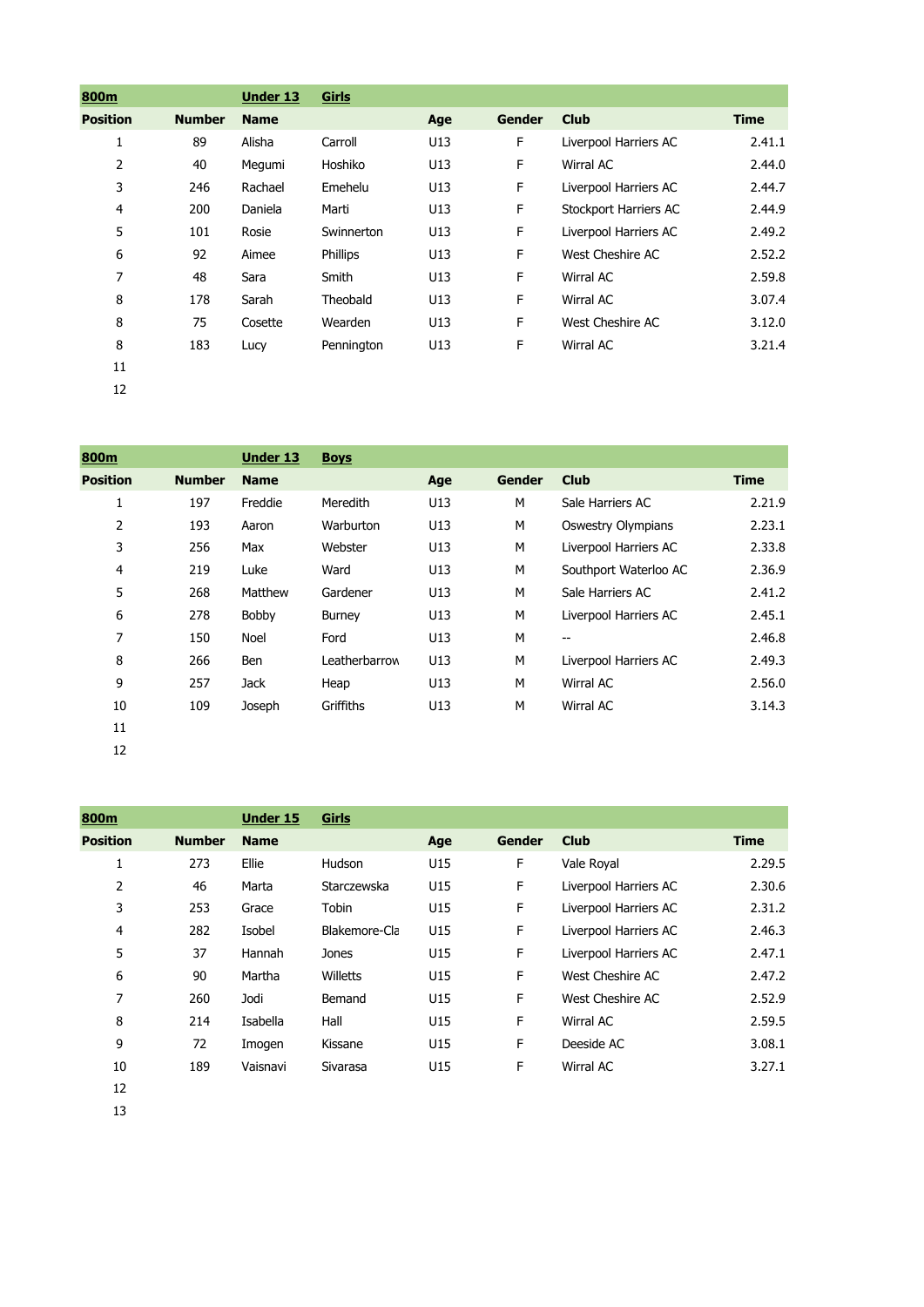| 800m            |               | <b>Under 15</b> | <b>Boys</b>   |     |        |                       |             |
|-----------------|---------------|-----------------|---------------|-----|--------|-----------------------|-------------|
| <b>Position</b> | <b>Number</b> | <b>Name</b>     |               | Age | Gender | <b>Club</b>           | <b>Time</b> |
| ÷.              | 132           | Michael         | Dobson        | U15 | M      | St Helens Sutton AC   | 2.13.6      |
| 3               | 31            | Jamie           | Dumbarton     | U15 | M      | Wirral AC             | 2.26.3      |
| $\overline{4}$  | 280           | Kresten         | Calvert       | U15 | M      | Wirral AC             | 2.27.2      |
| 5               | 267           | Iwan            | Williams      | U15 | M      | Liverpool Harriers AC | 2.27.8      |
| 6               | 261           | Joshua          | Redmond       | U15 | M      | Liverpool Harriers AC | 2.27.8      |
| 7               | 106           | Harley          | Shakespeare-\ | U15 | M      | West Cheshire AC      | 2.54.8      |
| 8               |               |                 |               |     |        |                       |             |

| 800m            |               | Under 17    | <b>Women</b> |     |        |             |             |
|-----------------|---------------|-------------|--------------|-----|--------|-------------|-------------|
| <b>Position</b> | <b>Number</b> | <b>Name</b> |              | Age | Gender | <b>Club</b> | <b>Time</b> |
|                 | 222           | Amelia      | Booth        | U17 | F.     | Wirral AC   | 3.01.4      |
| 2               |               |             |              |     |        |             |             |
| 3               |               |             |              |     |        |             |             |
| 4               |               |             |              |     |        |             |             |

| 800m            |               | <b>Under 17</b> | <b>Men</b>      |     |        |                       |             |
|-----------------|---------------|-----------------|-----------------|-----|--------|-----------------------|-------------|
| <b>Position</b> | <b>Number</b> | <b>Name</b>     |                 | Age | Gender | <b>Club</b>           | <b>Time</b> |
| 1               | 271           | <b>Jack</b>     | Gilland         | U17 | M      | Liverpool Harriers AC | 2.08.2      |
| 2               | 275           | Joseph          | <b>Byrne</b>    | U17 | m      | Liverpool Harriers AC | 2.11.8      |
| 3               | 77            | Harry           | Sweeney         | U17 | M      | Liverpool Harriers AC | 2.16.9      |
| $\overline{4}$  | 10            | Matthew         | <b>Douglass</b> | U17 | M      | West Cheshire AC      | 2.18.4      |
| 5               | 83            | Harry           | Ross-Hughes     | U17 | M      | Wirral AC             | 2.21.1      |
| 6               | 277           | Jayden          | McCormack       | U17 | M      | Independent           | 2.34.3      |
| 7               |               |                 |                 |     |        |                       |             |
| 8               |               |                 |                 |     |        |                       |             |

| 800m            |               | <b>Under 20</b> | <b>Women</b>  |                 |        |                            |        |
|-----------------|---------------|-----------------|---------------|-----------------|--------|----------------------------|--------|
| <b>Position</b> | <b>Number</b> | <b>Name</b>     |               | Age             | Gender | <b>Club</b>                | Time   |
|                 | 111           | <b>Juliet</b>   | Hodder        | U <sub>20</sub> | F      | Wirral AC                  | 2.21.1 |
| 2               | 136           | Olivia          | Worth         | U20             | F      | <b>Birchfield Harriers</b> | 2.39.1 |
| 3               | 203           | Lauren          | <b>Butler</b> | U20             | F      | <b>Birchfield Harriers</b> | 3.09.7 |
| 4               |               |                 |               |                 |        |                            |        |

| 800m            |               | <b>Senior</b> | <u>Men</u> |           |               |                       |        |
|-----------------|---------------|---------------|------------|-----------|---------------|-----------------------|--------|
| <b>Position</b> | <b>Number</b> | <b>Name</b>   |            | Age       | <b>Gender</b> | Club                  | Time   |
|                 | 281           | Danny         | Higham     | <b>SM</b> | M             | Liverpool Harriers AC | 2.04.5 |
| 2               | 276           | Matthew       | Hughes     | <b>SM</b> | M             | Liverpool Harriers AC | 2.14.9 |
| 3               |               |               |            |           |               |                       |        |
| 4               |               |               |            |           |               |                       |        |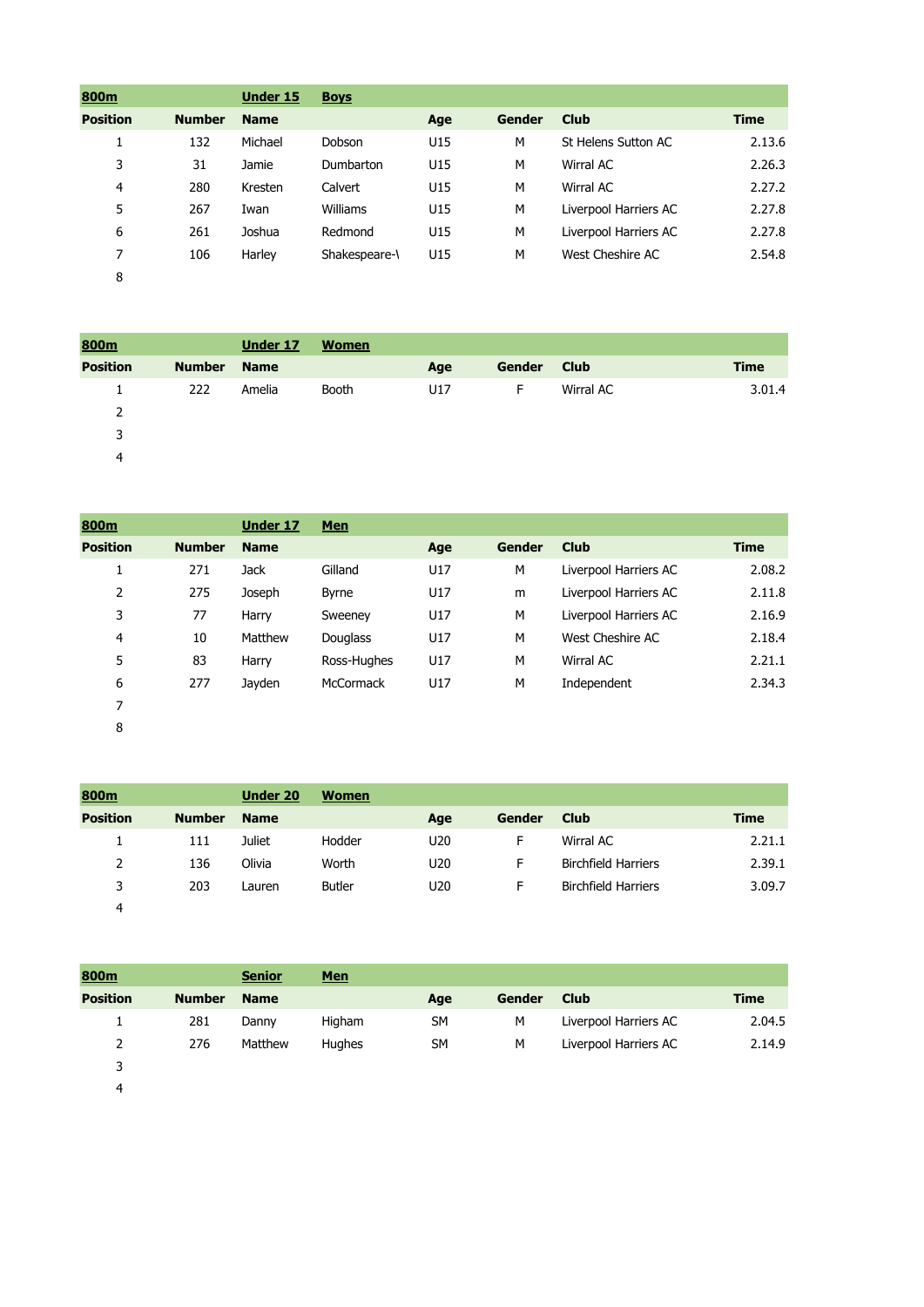| 25m             |               | <b>Under 9</b> | Girls     |     |        |                   |             |
|-----------------|---------------|----------------|-----------|-----|--------|-------------------|-------------|
| <b>Position</b> | <b>Number</b> | <b>Name</b>    |           | Age | Gender | <b>Club</b>       | <b>Time</b> |
| ÷.              | Ŧ.            | Maisy          | Bodie     | U9  | F      | Wirral AC         | 13.1        |
| 2               | 295           | <b>Jess</b>    | Mann      | U9  | F      | $- -$             | 13.4        |
| 3               | 170           | Lucia          | Rodrigues | U9  | F      | Independent       | 13.4        |
| 4               | 82            | Arabella       | Jones     | U9  | F      | Wirral AC         | 15.8        |
| 5               | 252           | Lila           | Carragher | U9  | F      | Knowsley Harriers | 15.9        |
| 6               |               |                |           |     |        |                   |             |

| 75m             |               | <b>Under 9</b> | <b>Boys</b>  |     |               |                  |             |
|-----------------|---------------|----------------|--------------|-----|---------------|------------------|-------------|
| <b>Position</b> | <b>Number</b> | <b>Name</b>    |              | Age | <b>Gender</b> | <b>Club</b>      | <b>Time</b> |
| 1               | 208           | Malachi        | <b>Brown</b> | U9  | M             | Leeds City AC    | 13.8        |
| 2               | 55            | Dylan          | Gledhill     | U9  | M             | West Cheshire AC | 14.2        |
| 3               | 184           | Daniel         | Pennington   | U9  | M             | Wirral AC        | 15.0        |
| 4               | 95            | Finlay         | Neal         | U9  | M             | Wirral AC        | 15.6        |
| 5               |               |                |              |     |               |                  |             |
| 6               |               |                |              |     |               |                  |             |

| 75m             |               | <b>Under 11</b> | Girls         |     |               |                          |             |
|-----------------|---------------|-----------------|---------------|-----|---------------|--------------------------|-------------|
| <b>Position</b> | <b>Number</b> | <b>Name</b>     |               | Age | <b>Gender</b> | <b>Club</b>              | <b>Time</b> |
| 1<br>ı.         | 126           | Emily           | Green         | U11 | F             | Wirral AC                | 12.1        |
| 2               | 195           | Daisy           | Roberts       | U11 | F             | Liverpool Harriers AC    | 12.1        |
| 3               | 210           | Lexie           | <b>Ellis</b>  | U11 | F             | Independent              | 12.5        |
| 4               | 56            | Eva             | <b>Brooks</b> | U11 | F             | Wirral AC                | 12.7        |
| 5               | 123           | Zuri            | Idemudia      | U11 | F             | Wirral AC                | 13.0        |
| 6               | 153           | Olanna          | Quinn         | U11 | F             | $\overline{\phantom{a}}$ | 13.2        |
| 7               | 11            | Isla            | Neal          | U11 | F             | Wirral AC                | 13.5        |
| 8               | 159           | Ruby            | Williamson    | U11 | F             | Independent              | 14.8        |

| 75m             |               | <b>Under 11</b> | Girls      |     |        |                       |             |
|-----------------|---------------|-----------------|------------|-----|--------|-----------------------|-------------|
| <b>Position</b> | <b>Number</b> | <b>Name</b>     |            | Age | Gender | <b>Club</b>           | <b>Time</b> |
| 1               | 298           | Renee           | Adams      | U11 | F      | Southport Waterloo AC | 11.3        |
| 2               | 160           | Ava             | Williamson | U11 | F      | Independent           | 12.4        |
| 3               | 296           | Emma            | Smart      | U11 | F      | Liverpool Harriers AC | 13.4        |
| 4               | 151           | Roxanne         | Ford       | U11 | F      | $- -$                 | 13.4        |
| 5               | 69            | Ella            | Keele      | U11 | F      | Wirral AC             | 13.8        |
| 6               | 225           | Poppy           | Mutch      | U11 | F      | Wirral AC             | 14.2        |
| 7               | 16            | Holly           | Webster    | U11 | F      | Wirral AC             | 14.3        |
| 8               | 76            | Satine          | Wearden    | U11 | F      | West Cheshire AC      | 14.7        |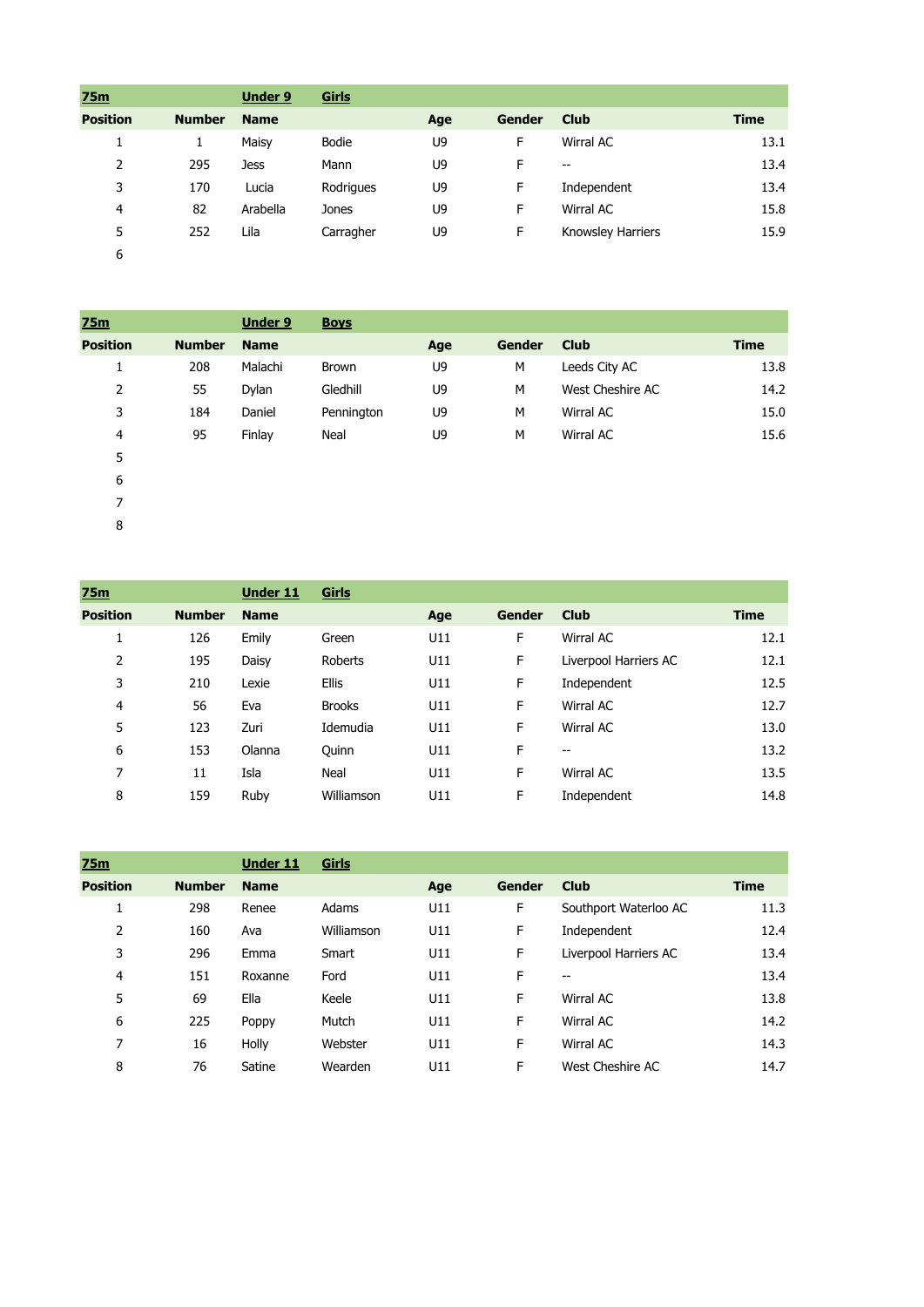| 75m             |               | <b>Under 11</b> | Girls    |     |        |                       |             |
|-----------------|---------------|-----------------|----------|-----|--------|-----------------------|-------------|
| <b>Position</b> | <b>Number</b> | <b>Name</b>     |          | Age | Gender | <b>Club</b>           | <b>Time</b> |
| Ŧ.              | 177           | Ellarna         | Werbisky | U11 | F      | Wirral AC             | 12.6        |
| 2               | 198           | Alexa           | Cullen   | U11 | F      | $-$                   | 13.0        |
| 3               | 84            | Jonelle         | Smith    | U11 | F      | Liverpool Harriers AC | 13.1        |
| 4               | 28            | Ella            | Cowan    | U11 | F      | Wirral AC             | 13.1        |
| 5               | 66            | Erin            | Griffin  | U11 | F      | Southport Waterloo AC | 13.3        |
| 6               | 265           | Erin            | Fay      | U11 | F      | Liverpool Harriers AC | 13.5        |
| 7               | 19            | Ellie           | Fraser   | U11 | F      | Wirral AC             | 13.9        |
| 8               |               |                 |          |     |        |                       |             |

| 75m             |               | <b>Under 11</b> | <b>Boys</b>   |     |               |                       |             |
|-----------------|---------------|-----------------|---------------|-----|---------------|-----------------------|-------------|
| <b>Position</b> | <b>Number</b> | <b>Name</b>     |               | Age | <b>Gender</b> | <b>Club</b>           | <b>Time</b> |
| Ŧ.              | 38            | Kelly           | Aru           | U11 | M             | Liverpool Harriers AC | 11.3        |
| 2               | 188           | Joshua          | Stirling      | U11 | M             | Wirral AC             | 12.2        |
| 3               | 14            | Ty              | Davies        | U11 | M             | Liverpool Harriers AC | 12.4        |
| 4               | 163           | Finlay          | Coakley-Hardi | U11 | M             | Wirral AC             | 12.6        |
| 5               | 86            | Matthew         | Taylor        | U11 | M             | Wirral AC             | 12.6        |
| 6               | 175           | Joshua          | Reeder        | U11 | M             | Wirral AC             | 13.8        |
| 7               |               |                 |               |     |               |                       |             |
| 8               |               |                 |               |     |               |                       |             |

**75m Under 13 Girls Position Number Name Age Gender Club Time** 248 Chinonyerem Konkwo U13 F Liverpool Harriers AC 10.8 182 Megan Cronshaw U13 F Wirral AC 12.2 192 Imogen Carew U13 F Wirral AC 12.3 5 Zara Ogedengbe U13 F Wirral AC 12.3 178 Sarah Theobald U13 F Wirral AC 12.5 47 Lydia-Anne Wilson U13 F Wirral AC 12.7 7 2 Sofia Preece U13 F Crewe & Nantwich AC 12.8 

| 75m             |               | <b>Under 13</b> | Girls   |     |               |                       |             |
|-----------------|---------------|-----------------|---------|-----|---------------|-----------------------|-------------|
| <b>Position</b> | <b>Number</b> | <b>Name</b>     |         | Age | <b>Gender</b> | <b>Club</b>           | <b>Time</b> |
|                 | 20            | Niamh           | Le'Gall | U13 | F             | Wirral AC             | 11.1        |
| 2               | 245           | Diana           | Emehelu | U13 | F             | Liverpool Harriers AC | 11.4        |
| 3               | 139           | Lucy            | Salter  | U13 | F             | Stockport Harriers AC | 11.6        |
| 4               | 43            | Amelie          | Bodie   | U13 | F             | Wirral AC             | 12.1        |
| 5               | 39            | Aiko            | Hoshiko | U13 | F             | Wirral AC             | 12.4        |
| 6               | 40            | Megumi          | Hoshiko | U13 | F             | Wirral AC             | 12.6        |
| 7               |               |                 |         |     |               |                       |             |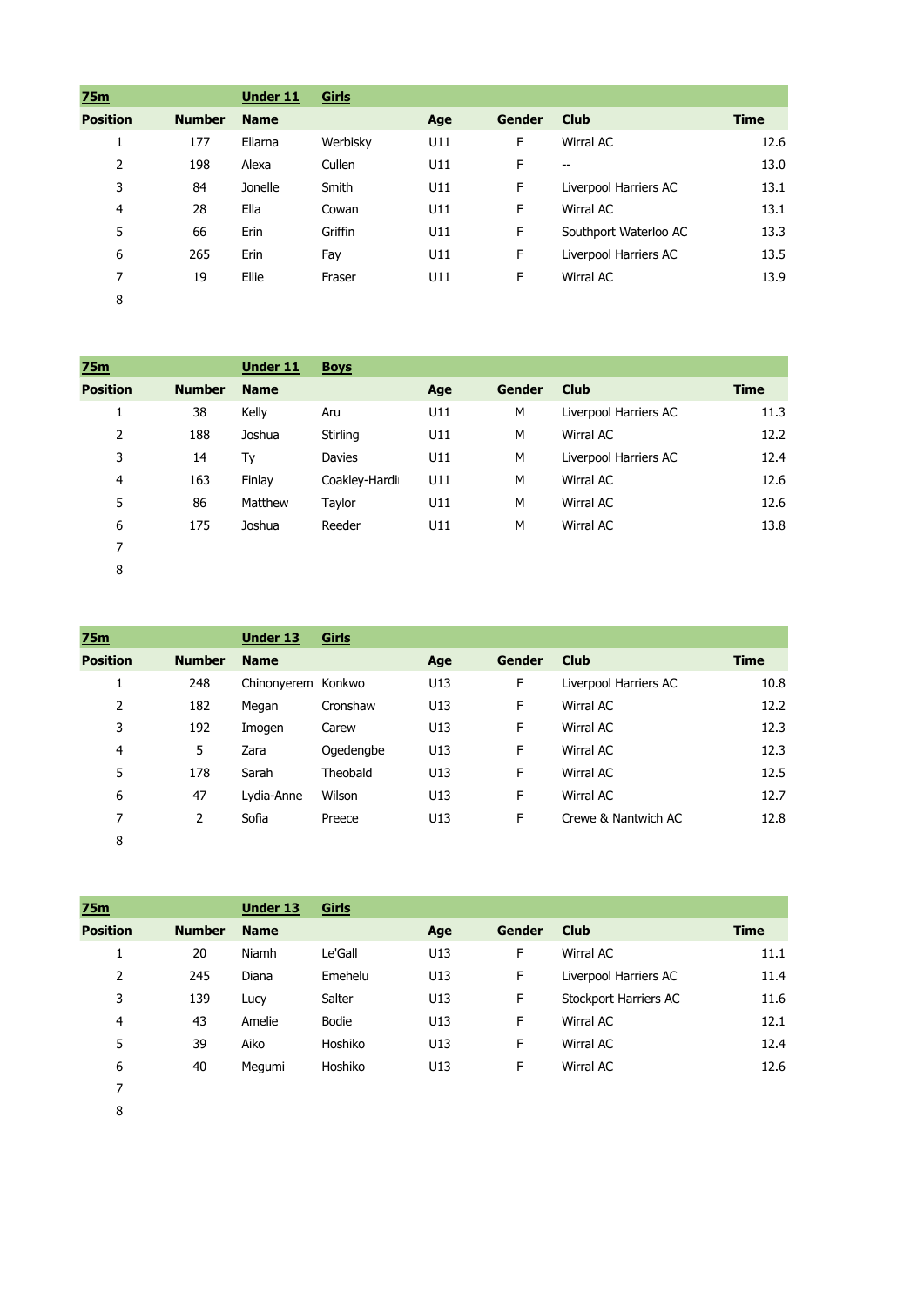| 75m             |               | <b>Under 13</b> | Girls     |     |               |                       |             |
|-----------------|---------------|-----------------|-----------|-----|---------------|-----------------------|-------------|
| <b>Position</b> | <b>Number</b> | <b>Name</b>     |           | Age | <b>Gender</b> | <b>Club</b>           | <b>Time</b> |
| Ŧ.              | 247           | Ebiosereme      | Ekhuemelo | U13 | F             | Liverpool Harriers AC | 11.1        |
| 2               | 174           | Madelaine       | Mercer    | U13 | F             | West Cheshire AC      | 11.1        |
| 3               | 107           | Katie           | Parr      | U13 | F             | Wirral AC             | 12.0        |
| 4               | 283           | Grace           | Hendrick  | U13 | F             | Liverpool Harriers AC | 12.1        |
| 5               | 289           | Ida             | Mensah    | U13 | F             | Liverpool Harriers AC | 12.4        |
| 6               | 157           | Mayley          | Koroma    | U13 | F             | Liverpool Harriers AC | 12.7        |
| 7               |               |                 |           |     |               |                       |             |
| 8               |               |                 |           |     |               |                       |             |

| 100m            |               | <b>Under 13</b> | <b>Boys</b>   |     |               |                       |             |
|-----------------|---------------|-----------------|---------------|-----|---------------|-----------------------|-------------|
| <b>Position</b> | <b>Number</b> | <b>Name</b>     |               | Age | <b>Gender</b> | <b>Club</b>           | <b>Time</b> |
| 1               | 142           | Miles           | Craven        | U13 | M             | Wirral AC             | 14.8        |
| $\overline{2}$  | 165           | Alfie           | Forsyth-Wisbe | U13 | M             | Independent           | 15.3        |
| 3               | 138           | Jayden          | Rainbow       | U13 | M             | Independent           | 15.7        |
| 4               | 168           | Ollie           | Cox           | U13 | M             | Stockport Harriers AC | 15.8        |
| 5               | 219           | Luke            | Ward          | U13 | M             | Southport Waterloo AC | 15.8        |
| 6               | 121           | <b>Thomas</b>   | Gilchrist     | U13 | M             | Independent           | 16.7        |
| 7               | 294           | Rikhil          | Ganti         | U13 | M             | --                    | 16.9        |
| 8               |               |                 |               |     |               |                       |             |

| 100 <sub>m</sub> |               | <b>Under 13</b> | <b>Boys</b> |     |        |                       |             |
|------------------|---------------|-----------------|-------------|-----|--------|-----------------------|-------------|
| <b>Position</b>  | <b>Number</b> | <b>Name</b>     |             | Age | Gender | <b>Club</b>           | <b>Time</b> |
| ┻                | 67            | Valentine       | Analogbe    | U13 | M      | Liverpool Harriers AC | 13.7        |
| 2                | 164           | Lewis           | Greenhalgh  | U13 | M      | Wirral AC             | 14.7        |
| 3                | 149           | Edward          | Looker      | U13 | M      | Wirral AC             | 14.8        |
| 4                | 133           | Ewan            | Watson      | U13 | M      | Independent           | 15.1        |
| 5                | 135           | Alfie           | McGowan     | U13 | M      | Independent           | 15.8        |
| 6                | 116           | <b>James</b>    | Wilkinson   | U13 | M      | Wirral AC             | 16.4        |
| 7                |               |                 |             |     |        |                       |             |

| 100m            |               | <b>Under 15</b> | <b>Girls</b>   |     |        |                       |             |
|-----------------|---------------|-----------------|----------------|-----|--------|-----------------------|-------------|
| <b>Position</b> | <b>Number</b> | <b>Name</b>     |                | Age | Gender | <b>Club</b>           | <b>Time</b> |
| 1               | 292           | <b>Nina</b>     | Pickavance     | U15 | F      | Wirral AC             | 13.6        |
| 2               | 57            | Lauren          | Williams       | U15 | F      | West Cheshire AC      | 14.2        |
| 3               | 173           | Charlee         | Pritchard      | U15 | F      | Liverpool Harriers AC | 14.3        |
| $\overline{4}$  | 120           | Chantal         | Ameh           | U15 | F      | Liverpool Harriers AC | 14.4        |
| 5               | 229           | Ruby            | Wisbey         | U15 | F      | West Cheshire AC      | 14.6        |
| 6               | 179           | Isabella        | Robinson       | U15 | F      | Wirral AC             | 15.0        |
| 7               | 207           | Aurora          | <b>Brown</b>   | U15 | F      | Leeds City AC         | 15.1        |
| 8               | 255           | Ava             | <b>Barrett</b> | U15 | F      | Wirral AC             | 15.2        |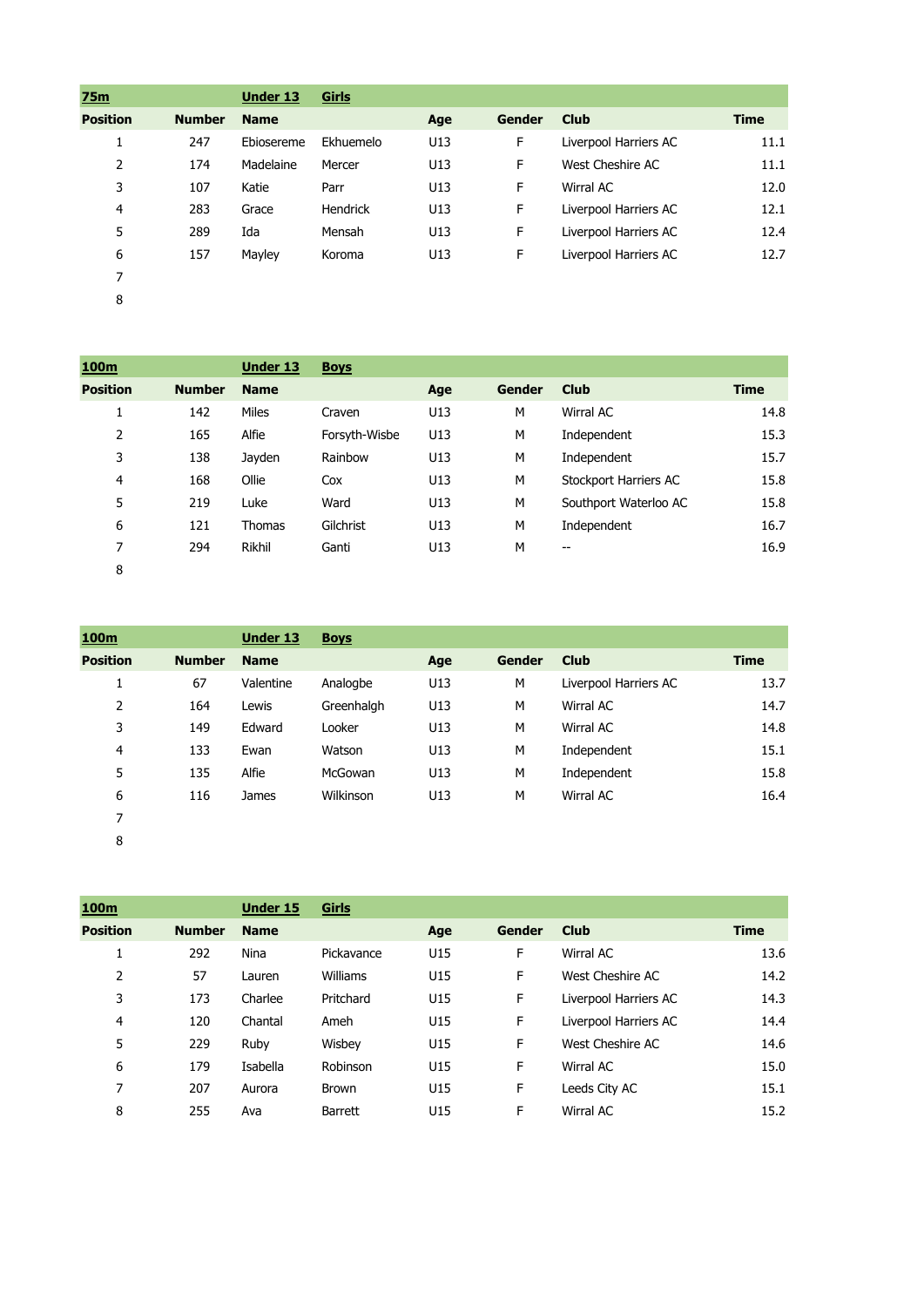| 100m            |               | Under 15    | Girls      |     |               |                       |             |
|-----------------|---------------|-------------|------------|-----|---------------|-----------------------|-------------|
| <b>Position</b> | <b>Number</b> | <b>Name</b> |            | Age | <b>Gender</b> | <b>Club</b>           | <b>Time</b> |
| ┻               | 290           | Imogen      | Pughe      | U15 | F             | West Cheshire AC      | 13.6        |
| 2               | 270           | Amber       | Hughes     | U15 | F             | Southport Waterloo AC | 14.3        |
| 3               | 249           | Holly       | Stewart    | U15 | F             | Stockport Harriers AC | 14.7        |
| 4               | 7             | Macy        | Preece     | U15 | F             | Crewe & Nantwich AC   | 14.7        |
| 5               | 110           | Lucy        | Moore      | U15 | F             | Wirral AC             | 14.8        |
| 6               | 52            | Charlotte   | Stone      | U15 | F             | Wirral AC             | 16.1        |
| 7               | 145           | Charlotte   | Blackstone | U15 | F             | West Cheshire AC      | 16.2        |
| 8               |               |             |            |     |               |                       |             |

| 100m            |               | Under 15    | <b>Boys</b> |     |               |                       |             |
|-----------------|---------------|-------------|-------------|-----|---------------|-----------------------|-------------|
| <b>Position</b> | <b>Number</b> | <b>Name</b> |             | Age | <b>Gender</b> | <b>Club</b>           | <b>Time</b> |
| 1               | 154           | Luka        | Sidebotham  | U15 | M             | Liverpool Harriers AC | 12.6        |
| 2               | 287           | Daniel      | Poole       | U15 | M             | Wirral AC             | 13.4        |
| 3               | 299           | Noah        | Samrodia    | U15 | M             | Wirral AC             | 13.4        |
| 4               | 228           | Tyler       | Scott       | U15 | M             | Liverpool Harriers AC | 14.4        |
| 5               | 211           | Gabe        | Esparza     | U15 | M             | Wirral AC             | 14.9        |
| 6               | 148           | Andrew      | Salmon      | U15 | M             | Crewe & Nantwich AC   | 14.9        |
| 7               |               |             |             |     |               |                       |             |
| 8               |               |             |             |     |               |                       |             |

| 100m            |               | <b>Under 15</b> | <b>Boys</b>   |     |               |                       |             |
|-----------------|---------------|-----------------|---------------|-----|---------------|-----------------------|-------------|
| <b>Position</b> | <b>Number</b> | <b>Name</b>     |               | Age | <b>Gender</b> | <b>Club</b>           | <b>Time</b> |
| 1               | 141           | Luke            | Craven        | U15 | M             | Wirral AC             | 13.7        |
| 2               | 291           | <b>James</b>    | Jonos         | U15 | M             | Liverpool Harriers AC | 14.0        |
| 3               | 213           | George          | Daly          | U15 | M             | Liverpool Harriers AC | 14.1        |
| 4               | 26            | Adam            | Pasgon        | U15 | М             | Wirral AC             | 15.2        |
| 5               | 106           | Harley          | Shakespeare-\ | U15 | M             | West Cheshire AC      | 15.9        |
| 6               |               |                 |               |     |               |                       |             |
| 7               |               |                 |               |     |               |                       |             |
| 8               |               |                 |               |     |               |                       |             |

| 100 <sub>m</sub> |               | Under 17    | <b>Women</b>         |     |               |                       |             |
|------------------|---------------|-------------|----------------------|-----|---------------|-----------------------|-------------|
| <b>Position</b>  | <b>Number</b> | <b>Name</b> |                      | Age | <b>Gender</b> | <b>Club</b>           | <b>Time</b> |
| 1                | 18            | Chloe       | Penketh              | U17 | F             | Wirral AC             | 13.8        |
| 2                | 297           | Sophie      | Hampson              | U17 | F             | Liverpool Harriers AC | 14.5        |
| 3                | 206           | KiiKii      | <b>Brown</b>         | U17 | F             | Leeds City AC         | 14.6        |
| 4                | 286           | Aisha       | <b>Quarley-Davis</b> | U17 | F             | Liverpool Harriers AC | 14.8        |
| 5                | 301           | Ceris       | Gaffney              | U17 | F             | West Cheshire AC      | 15.3        |
| 6                | 100           | Meg         | Hancox               | U17 | F             | Wirral AC             | 16.7        |
| 7                |               |             |                      |     |               |                       |             |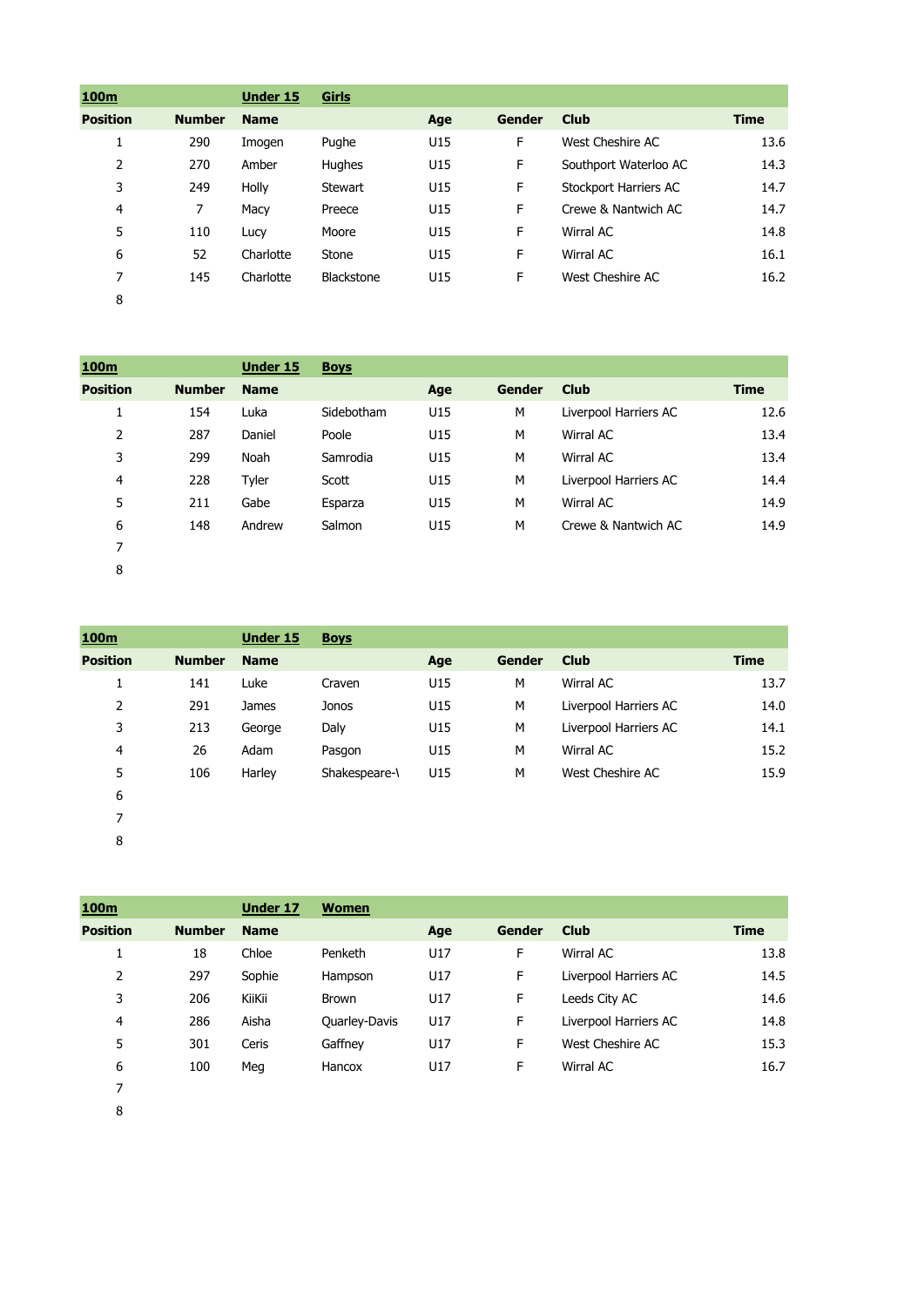| 100m            |               | Under 17    | <b>Women</b>   |     |               |                       |             |
|-----------------|---------------|-------------|----------------|-----|---------------|-----------------------|-------------|
| <b>Position</b> | <b>Number</b> | <b>Name</b> |                | Age | <b>Gender</b> | <b>Club</b>           | <b>Time</b> |
| 1               | 233           | <b>Jess</b> | Smylie         | U17 | F             | --                    | 14.5        |
| 2               | 232           | Alice       | Johnson        | U17 | F             | Wirral AC             | 14.6        |
| 3               | 284           | Gabrielle   | O'Neill        | U17 | F             | Liverpool Harriers AC | 14.6        |
| 4               | 224           | Emily       | Thomas         | U17 | F             | Liverpool Harriers AC | 14.7        |
| 5               | 212           | Erin        | Cunningham     | U17 | F             | Wirral AC             | 15.9        |
| 6               | 85            | Emily       | <b>Burdett</b> | U17 | F             | Wirral AC             | 16.4        |
| 7               |               |             |                |     |               |                       |             |
| 8               |               |             |                |     |               |                       |             |

| 100m            | Under 17                     | <b>Men</b> |     |               |                  |             |
|-----------------|------------------------------|------------|-----|---------------|------------------|-------------|
| <b>Position</b> | <b>Number</b><br><b>Name</b> |            | Age | <b>Gender</b> | <b>Club</b>      | <b>Time</b> |
|                 | 235 Oliver                   | Owen       | U17 | M             | Wirral AC        | 12.0        |
| 2               | 6 James                      | Woods      | U17 | M             | Wirral AC        | 12.5        |
| 3               | 293 Kyle                     | Wharton    | U17 | M             | Wirral AC        | 12.6        |
| 4               | 300 Benjamin                 | Rutherford | U17 | M             | West Cheshire AC | 12.9        |
| 5               | 59 Daniel                    | Cross      | U17 | M             | Wirral AC        | 13.0        |
| 6               |                              |            |     |               |                  |             |
|                 |                              |            |     |               |                  |             |

| 100m            |               | <b>Under 20</b> | <b>Men</b>    |                 |        |                       |      |
|-----------------|---------------|-----------------|---------------|-----------------|--------|-----------------------|------|
| <b>Position</b> | <b>Number</b> | <b>Name</b>     |               | Age             | Gender | <b>Club</b>           | Time |
|                 | 74            | Elliott         | <b>Davies</b> | U <sub>20</sub> | M      | Liverpool Harriers AC | 12.4 |
| 2               | 251           | Luke            | McQuade-Johr  | U20             | M      | Liverpool Harriers AC | 13.1 |
| 3               |               |                 |               |                 |        |                       |      |
| 4               |               |                 |               |                 |        |                       |      |

| 100m            |               | <b>Senior</b> | <b>Men</b> |           |        |                       |             |
|-----------------|---------------|---------------|------------|-----------|--------|-----------------------|-------------|
| <b>Position</b> | <b>Number</b> | <b>Name</b>   |            | Age       | Gender | <b>Club</b>           | <b>Time</b> |
| ┻               | 73            | Henry         | Nwoke      | <b>SM</b> | M      | Liverpool Harriers AC | 11.3        |
| 2               | 281           | Danny         | Higham     | <b>SM</b> | M      | Liverpool Harriers AC | 12.2        |
| 4               | 216           | Kieran        | Lee        | <b>SM</b> | M      | City of Stoke AC      | 12.9        |
| 5               | 114           | Ryan          | McKay      | <b>SM</b> | M      | Liverpool Harriers AC | 12.9        |
| 7               | 199           | Alan          | Joyce      | <b>SM</b> | M      | Knowsley Harriers     | 17.3        |
| 8               |               |               |            |           |        |                       |             |

| 150 <sub>m</sub> |               | <b>Under 11</b> | Girls      |     |        |             |             |
|------------------|---------------|-----------------|------------|-----|--------|-------------|-------------|
| <b>Position</b>  | <b>Number</b> | <b>Name</b>     |            | Age | Gender | <b>Club</b> | <b>Time</b> |
| ┻                | 126           | Emily           | Green      | U11 | F      | Wirral AC   | 24.5        |
| 2                | 160           | Ava             | Williamson | U11 | F      | Independent | 24.8        |
| 3                | 177           | Ellarna         | Werbisky   | U11 | F      | Wirral AC   | 25.3        |
| 4                | 119           | Ruby            | McIlveen   | U11 | G      | Wirral AC   | 27.4        |
| 5                | 69            | Ella            | Keele      | U11 | F      | Wirral AC   | 28.7        |
| 6                | 13            | Emma            | Grantham   | U11 | F      | Wirral AC   | 31.4        |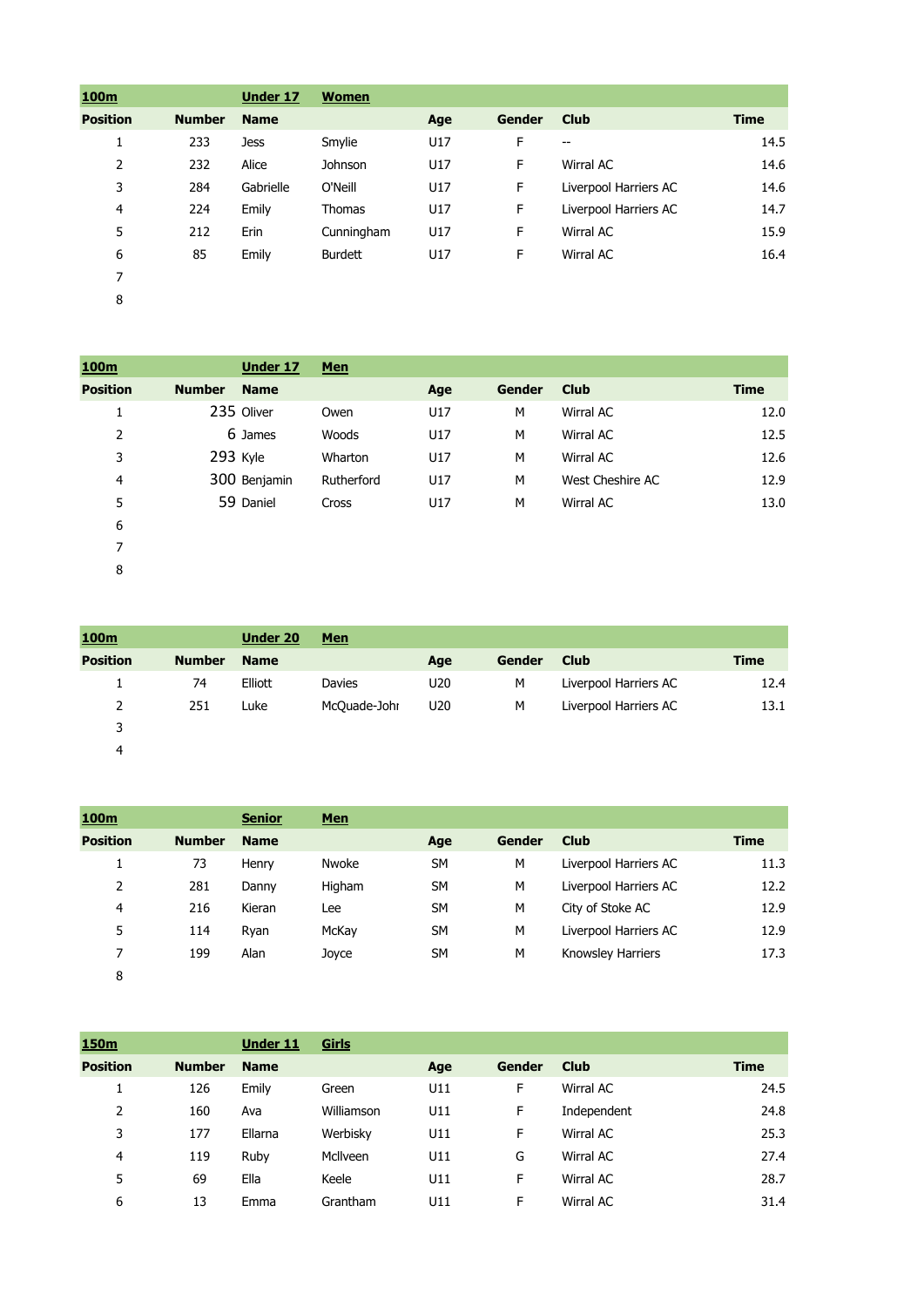| <u>150m</u>     |               | <b>Under 11</b> | Girls         |     |               |                       |             |
|-----------------|---------------|-----------------|---------------|-----|---------------|-----------------------|-------------|
| <b>Position</b> | <b>Number</b> | <b>Name</b>     |               | Age | <b>Gender</b> | <b>Club</b>           | <b>Time</b> |
|                 | 166           | Maizie          | <b>Bimson</b> | U11 | F             | Independent           | 25.6        |
| 2               | 198           | Alexa           | Cullen        | U11 | F             | $-$                   | 26.1        |
| 3               | 66            | Erin            | Griffin       | U11 | F             | Southport Waterloo AC | 26.3        |
| $\overline{4}$  | 84            | Jonelle         | Smith         | U11 | F             | Liverpool Harriers AC | 26.7        |
| 5               | 156           | Emma            | Hull          | U11 | F             | $-$                   | 27.7        |
| 6               | 151           | Roxanne         | Ford          | U11 | F             | $-$                   | 29.7        |
| 7               | 54            | Kadie           | Gledhill      | U11 | F             | West Cheshire AC      | 29.9        |
| 8               |               |                 |               |     |               |                       |             |

| 150m            |               | <b>Under 11</b> | Girls         |     |               |                       |             |
|-----------------|---------------|-----------------|---------------|-----|---------------|-----------------------|-------------|
| <b>Position</b> | <b>Number</b> | <b>Name</b>     |               | Age | <b>Gender</b> | <b>Club</b>           | <b>Time</b> |
|                 | 298           | Renee           | Adams         | U11 | F             | Southport Waterloo AC | 24.1        |
| 2               | 195           | Daisy           | Roberts       | U11 | F             | Liverpool Harriers AC | 25.6        |
| 3               | 56            | Eva             | <b>Brooks</b> | U11 | F             | Wirral AC             | 25.9        |
| 4               | 118           | Reefe           | Pankhurst     | U11 | F             | Wirral AC             | 27.2        |
| 5               | 11            | Isla            | Neal          | U11 | F             | Wirral AC             | 27.8        |
| 6               | 81            | Emily           | Lowther-Taylo | U11 | F             | Wirral AC             | 28.4        |
| 7               | 159           | Ruby            | Williamson    | U11 | F             | Independent           | 31.4        |

| 150 <sub>m</sub> |               | <b>Under 11</b> | <b>Boys</b> |     |               |                       |      |
|------------------|---------------|-----------------|-------------|-----|---------------|-----------------------|------|
| <b>Position</b>  | <b>Number</b> | <b>Name</b>     |             | Age | <b>Gender</b> | <b>Club</b>           | Time |
| 1                | 38            | Kelly           | Aru         | U11 | M             | Liverpool Harriers AC | 24.2 |
| 2                | 188           | Joshua          | Stirling    | U11 | M             | Wirral AC             | 25.8 |
| 3                | 14            | Ty              | Davies      | U11 | M             | Liverpool Harriers AC | 26.3 |
| 4                | 113           | William         | Gauller     | U11 | M             | Wirral AC             | 28.2 |
| 5                | 17            | Raiden          | Bloomfield  | U11 | M             | Wirral AC             | 29.6 |
| 6                | 134           | William         | Rawson      | U11 | M             | West Cheshire AC      | 29.8 |
| 7                |               |                 |             |     |               |                       |      |

**150m Under 13 Girls Position Number Name Age Gender Club Time** 20 Niamh Le'Gall U13 F Wirral AC 21.9 2 174 Madelaine Mercer U13 F West Cheshire AC 23.1 89 Alisha Carroll U13 F Liverpool Harriers AC 24.3 289 Ida Mensah U13 F Liverpool Harriers AC 24.4 5 8 Emily Marley U13 F Liverpool Harriers AC 25.0 182 Megan Cronshaw U13 F Wirral AC 25.2 234 Eleanor Williams U13 F West Cheshire AC 27.1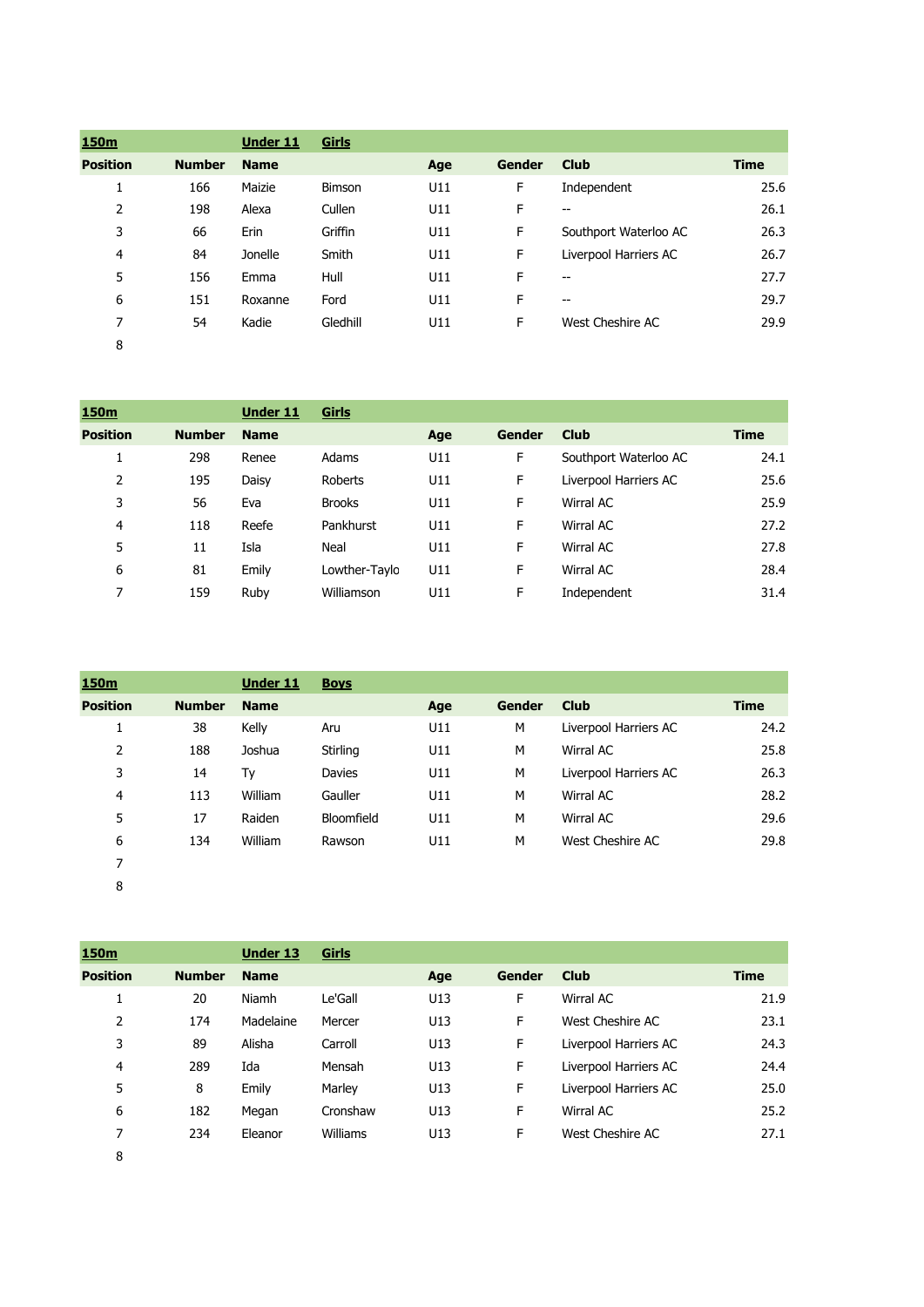| 150m            |               | Under 13    | Girls        |     |               |                       |             |
|-----------------|---------------|-------------|--------------|-----|---------------|-----------------------|-------------|
| <b>Position</b> | <b>Number</b> | <b>Name</b> |              | Age | <b>Gender</b> | <b>Club</b>           | <b>Time</b> |
| T               | 247           | Ebiosereme  | Ekhuemelo    | U13 | F             | Liverpool Harriers AC | 21.6        |
| 2               | 125           | Macy        | <b>Brett</b> | U13 | F             | West Cheshire AC      | 23.6        |
| 3               | 283           | Grace       | Hendrick     | U13 | F             | Liverpool Harriers AC | 23.6        |
| 4               | 107           | Katie       | Parr         | U13 | F             | Wirral AC             | 24.1        |
| 5               | 94            | Abigail     | Stewart      | U13 | F             | Wirral AC             | 24.7        |
| 6               | 5             | Zara        | Ogedengbe    | U13 | F             | Wirral AC             | 24.7        |
| 7               | 34            | Phoebe      | Melia        | U13 | F             | Liverpool Harriers AC | 25.0        |
| 8               | 40            | Megumi      | Hoshiko      | U13 | F             | Wirral AC             | 25.8        |

| 150m            |               | <b>Under 13</b>    | Girls   |     |        |                       |             |
|-----------------|---------------|--------------------|---------|-----|--------|-----------------------|-------------|
| <b>Position</b> | <b>Number</b> | <b>Name</b>        |         | Age | Gender | <b>Club</b>           | <b>Time</b> |
| 1               | 248           | Chinonyerem Konkwo |         | U13 | F      | Liverpool Harriers AC | 21.9        |
| 2               | 245           | Diana              | Emehelu | U13 | F      | Liverpool Harriers AC | 23.0        |
| 3               | 43            | Amelie             | Bodie   | U13 | F      | Wirral AC             | 24.3        |
| 4               | 171           | Prue               | Gregory | U13 | F      | Wirral AC             | 24.3        |
| 5               | 39            | Aiko               | Hoshiko | U13 | F      | Wirral AC             | 24.9        |
| 6               | 157           | Mayley             | Koroma  | U13 | F      | Liverpool Harriers AC | 25.0        |
| 7               | 47            | Lydia-Anne         | Wilson  | U13 | F      | Wirral AC             | 25.2        |
| 8               | 226           | <b>Billie</b>      | Spencer | U13 | F      | Wirral AC             | 25.4        |

| 200 <sub>m</sub> |               | <b>Under 13</b> | <b>Boys</b>   |     |               |                                       |             |
|------------------|---------------|-----------------|---------------|-----|---------------|---------------------------------------|-------------|
| <b>Position</b>  | <b>Number</b> | <b>Name</b>     |               | Age | <b>Gender</b> | <b>Club</b>                           | <b>Time</b> |
| ı.               | 67            | Valentine       | Analogbe      | U13 | M             | Liverpool Harriers AC                 | 28.8        |
| 2                | 149           | Edward          | Looker        | U13 | M             | Wirral AC                             | 31.1        |
| 3                | 181           | <b>Ben</b>      | Cronshaw      | U13 | M             | Wirral AC                             | 31.7        |
| 4                | 138           | Jayden          | Rainbow       | U13 | M             | Independent                           | 32.2        |
| 5                | 121           | <b>Thomas</b>   | Gilchrist     | U13 | M             | Independent                           | 33.6        |
| 6                | 215           | Jamie           | <b>Barnes</b> | U13 | M             | Independent                           | 34.0        |
| 7                | 231           | Tyler           | Piercy        | U13 | М             | $\hspace{0.05cm}$ – $\hspace{0.05cm}$ | 34.6        |
| 8                |               |                 |               |     |               |                                       |             |

| 200 <sub>m</sub> |               | <b>Under 13</b> | <b>Boys</b> |     |        |                       |             |
|------------------|---------------|-----------------|-------------|-----|--------|-----------------------|-------------|
| <b>Position</b>  | <b>Number</b> | <b>Name</b>     |             | Age | Gender | <b>Club</b>           | <b>Time</b> |
| ┻                | 142           | <b>Miles</b>    | Craven      | U13 | M      | Wirral AC             | 30.3        |
| 2                | 164           | Lewis           | Greenhalgh  | U13 | M      | Wirral AC             | 31.0        |
| 3                | 219           | Luke            | Ward        | U13 | M      | Southport Waterloo AC | 31.2        |
| 4                | 133           | Ewan            | Watson      | U13 | M      | Independent           | 31.7        |
| 5                | 135           | Alfie           | McGowan     | U13 | M      | Independent           | 32.2        |
| 6                | 168           | Ollie           | Cox         | U13 | M      | Stockport Harriers AC | 32.9        |
| 7                |               |                 |             |     |        |                       |             |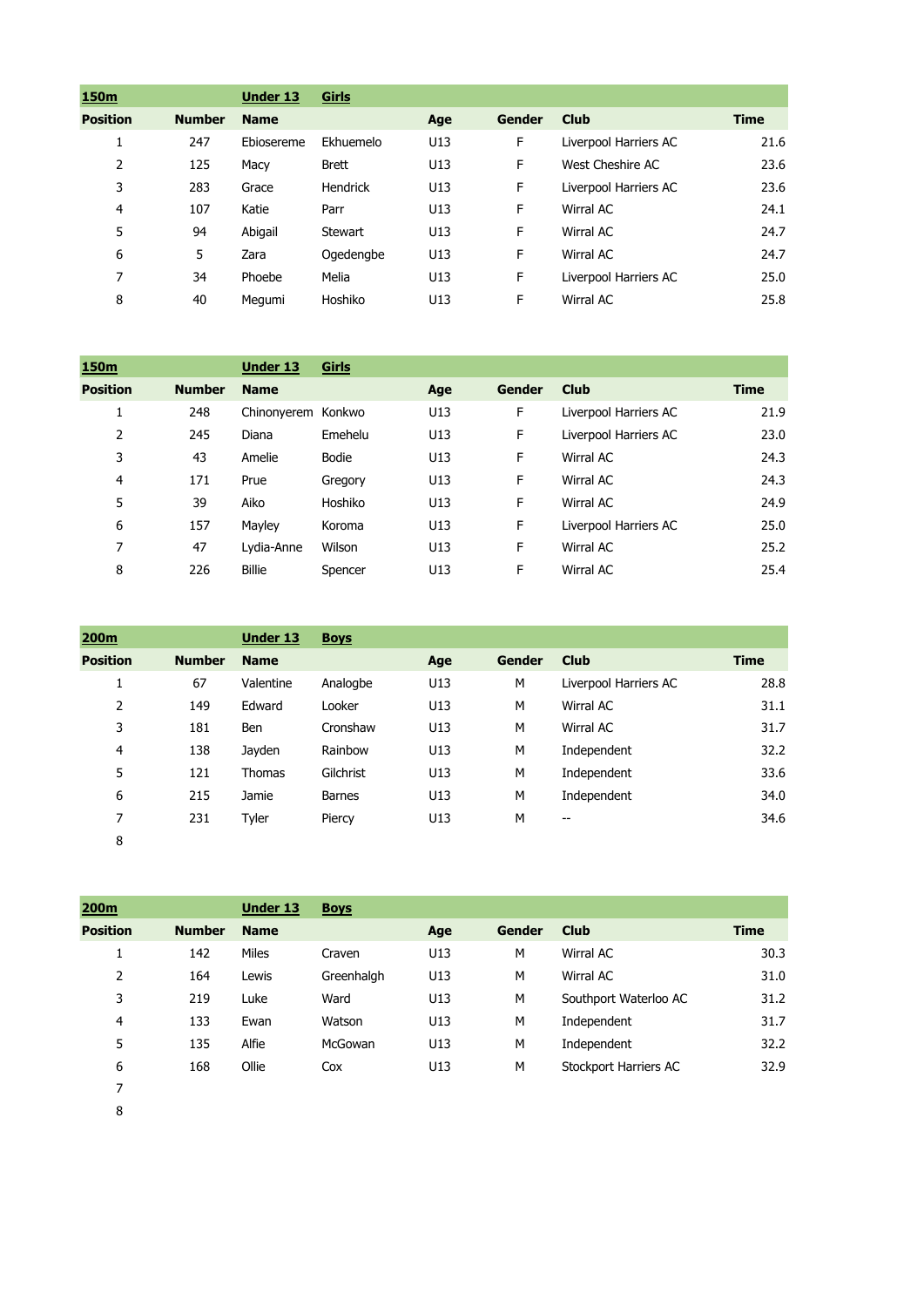| 200m            |               | <b>Under 15</b> | Girls      |     |               |                       |             |
|-----------------|---------------|-----------------|------------|-----|---------------|-----------------------|-------------|
| <b>Position</b> | <b>Number</b> | <b>Name</b>     |            | Age | <b>Gender</b> | <b>Club</b>           | <b>Time</b> |
| 1               | 290           | Imogen          | Pughe      | U15 | F             | West Cheshire AC      | 27.6        |
| 2               | 292           | Nina            | Pickavance | U15 | F             | Wirral AC             | 28.8        |
| 3               | 173           | Charlee         | Pritchard  | U15 | F             | Liverpool Harriers AC | 29.0        |
| 4               | 102           | Stephanie       | Jones      | U15 | F             | West Cheshire AC      | 29.2        |
| 5               | 98            | Hannah          | Hope       | U15 | F             | Liverpool Harriers AC | 29.3        |
| 6               | 52            | Charlotte       | Stone      | U15 | F             | Wirral AC             | 33.4        |
| 7               |               |                 |            |     |               |                       |             |
| 8               |               |                 |            |     |               |                       |             |

| 200m            |               | Under 15    | Girls    |     |               |                       |             |
|-----------------|---------------|-------------|----------|-----|---------------|-----------------------|-------------|
| <b>Position</b> | <b>Number</b> | <b>Name</b> |          | Age | <b>Gender</b> | <b>Club</b>           | <b>Time</b> |
| 1               | 105           | Meg         | Corker   | U15 | F             | Warrington AC         | 27.8        |
| 2               | 7             | Macy        | Preece   | U15 | F.            | Crewe & Nantwich AC   | 29.3        |
| 3               | 120           | Chantal     | Ameh     | U15 | F             | Liverpool Harriers AC | 29.9        |
| 4               | 179           | Isabella    | Robinson | U15 | F.            | Wirral AC             | 30.1        |
| 5               | 110           | Lucy        | Moore    | U15 | F             | Wirral AC             | 30.9        |
| 6               | 239           | Evelyn      | Hogan    | U15 | F             | West Cheshire AC      | 32.9        |
| 7               |               |             |          |     |               |                       |             |
| 8               |               |             |          |     |               |                       |             |

| 200 <sub>m</sub> |               | <b>Under 15</b> | <b>Boys</b>   |     |               |                       |             |
|------------------|---------------|-----------------|---------------|-----|---------------|-----------------------|-------------|
| <b>Position</b>  | <b>Number</b> | <b>Name</b>     |               | Age | <b>Gender</b> | <b>Club</b>           | <b>Time</b> |
| 1                | 287           | Daniel          | Poole         | U15 | M             | Wirral AC             | 26.1        |
| 2                | 299           | Noah            | Samrodia      | U15 | M             | Wirral AC             | 26.7        |
| 3                | 291           | James           | Jonos         | U15 | M             | Liverpool Harriers AC | 28.4        |
| 4                | 228           | Tyler           | Scott         | U15 | M             | Liverpool Harriers AC | 28.7        |
| 5                | 106           | Harley          | Shakespeare-\ | U15 | M             | West Cheshire AC      | 33.5        |
| 6                |               |                 |               |     |               |                       |             |
| 7                |               |                 |               |     |               |                       |             |
|                  |               |                 |               |     |               |                       |             |

| 200m            |               | <b>Under 15</b> | <b>Boys</b> |     |               |                       |             |
|-----------------|---------------|-----------------|-------------|-----|---------------|-----------------------|-------------|
| <b>Position</b> | <b>Number</b> | <b>Name</b>     |             | Age | <b>Gender</b> | <b>Club</b>           | <b>Time</b> |
| 1               | 213           | George          | Daly        | U15 | M             | Liverpool Harriers AC | 27.5        |
| 2               | 141           | Luke            | Craven      | U15 | M             | Wirral AC             | 28.0        |
| 3               | 205           | Callum          | Stow-Povall | U15 | M             | West Cheshire AC      | 28.2        |
| $\overline{4}$  | 127           | Padraig         | Ibrahim     | U15 | M             | Wirral AC             | 30.1        |
| 5               |               |                 |             |     |               |                       |             |
| 6               |               |                 |             |     |               |                       |             |
|                 |               |                 |             |     |               |                       |             |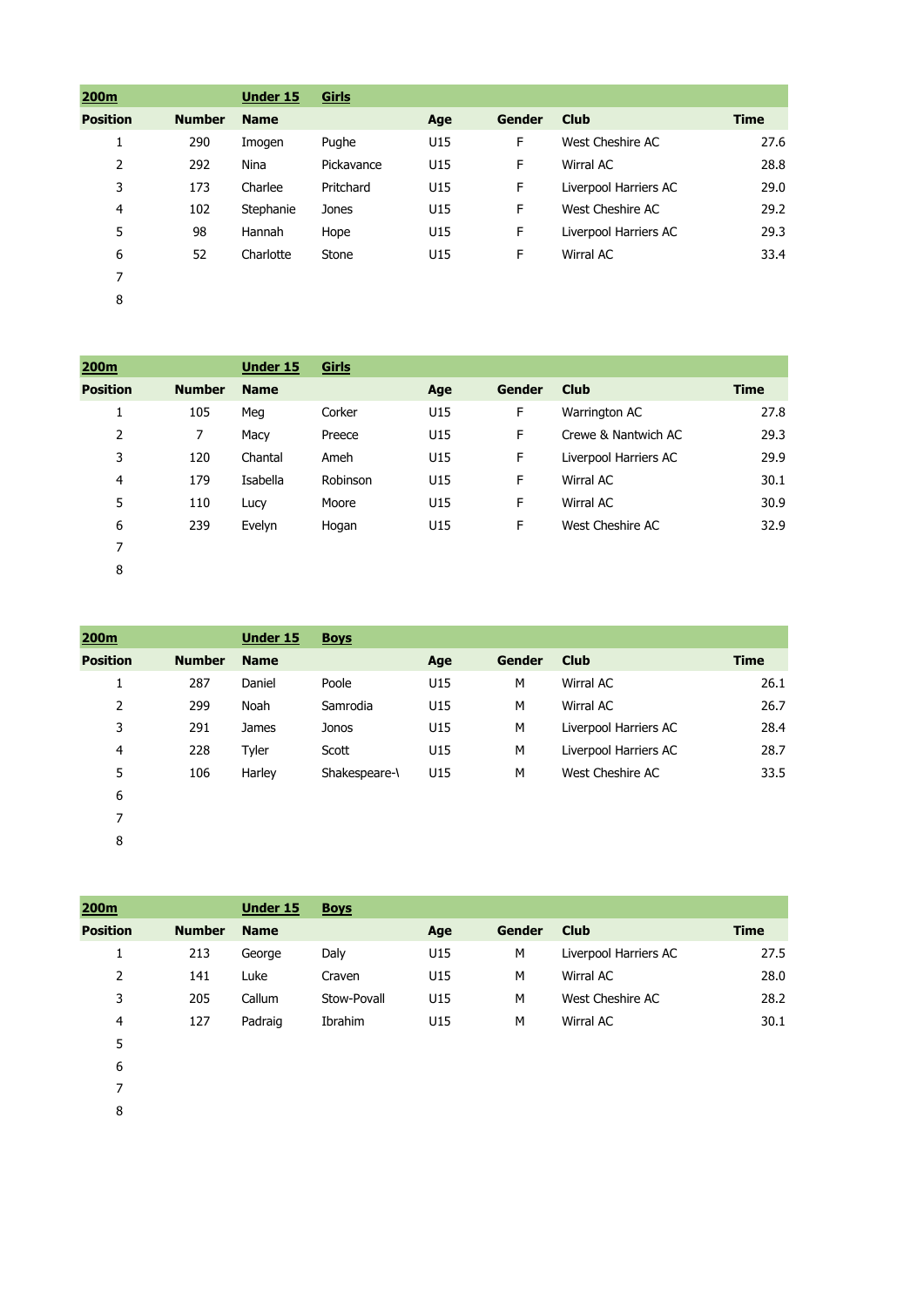| 200m            |               | Under 17    | <b>Women</b>   |     |               |                       |             |
|-----------------|---------------|-------------|----------------|-----|---------------|-----------------------|-------------|
| <b>Position</b> | <b>Number</b> | <b>Name</b> |                | Age | <b>Gender</b> | <b>Club</b>           | <b>Time</b> |
| 1               | 304           | Neave       | McGhee         | U17 | F             | Liverpool Harriers AC | 25.6        |
| 2               | 309           | Katie       | Doherty        | U17 | F             | Liverpool Harriers AC | 28.8        |
| 3               | 224           | Emily       | <b>Thomas</b>  | U17 | F             | Liverpool Harriers AC | 29.4        |
| 4               | 306           | Amelia      | Mock           | U17 | F             | --                    | 31.4        |
| 5               | 85            | Emily       | <b>Burdett</b> | U17 | F             | Wirral AC             | 33.5        |
| 6               | 100           | Meg         | Hancox         | U17 | F             | Wirral AC             | 36.0        |
| 7               |               |             |                |     |               |                       |             |
| 8               |               |             |                |     |               |                       |             |

| 200m            |               | <b>Under 17</b> | <b>Men</b> |     |               |                  |             |
|-----------------|---------------|-----------------|------------|-----|---------------|------------------|-------------|
| <b>Position</b> | <b>Number</b> | <b>Name</b>     |            | Age | <b>Gender</b> | <b>Club</b>      | <b>Time</b> |
| Ŧ.              | 235           | Oliver          | Owen       | U17 | M             | Wirral AC        | 24.4        |
| 2               | 6             | James           | Woods      | U17 | M             | Wirral AC        | 25.3        |
| 3               | 293           | Kyle            | Wharton    | U17 | M             | Wirral AC        | 25.5        |
| 4               | 300           | Benjamin        | Rutherford | U17 | M             | West Cheshire AC | 25.6        |
| 5               | 59            | Daniel          | Cross      | U17 | M             | Wirral AC        | 26.6        |
| 6               |               |                 |            |     |               |                  |             |
| 7               |               |                 |            |     |               |                  |             |

| 200m            |               | <b>Under 20</b> | <b>Women</b>  |                 |        |                            |      |
|-----------------|---------------|-----------------|---------------|-----------------|--------|----------------------------|------|
| <b>Position</b> | <b>Number</b> | <b>Name</b>     |               | Age             | Gender | Club                       | Time |
| ı               | 203           | Lauren          | <b>Butler</b> | U <sub>20</sub> | F      | <b>Birchfield Harriers</b> | 27.1 |
| $\overline{2}$  | 60            | Eve             | Mooney        | U <sub>20</sub> | F      | Wirral AC                  | 31.4 |
| 3               |               |                 |               |                 |        |                            |      |
| 4               |               |                 |               |                 |        |                            |      |

| 200m            |               | <b>Under 20</b> | <b>Men</b>   |                 |        |                       |      |
|-----------------|---------------|-----------------|--------------|-----------------|--------|-----------------------|------|
| <b>Position</b> | <b>Number</b> | <b>Name</b>     |              | Age             | Gender | <b>Club</b>           | Time |
| 1               | 187           | <b>Ellis</b>    | Dowling      | U <sub>20</sub> | M      | Liverpool Harriers AC | 24.5 |
| $\overline{2}$  | 251           | Luke            | McQuade-Johr | U <sub>20</sub> | M      | Liverpool Harriers AC | 26.5 |
| 3               |               |                 |              |                 |        |                       |      |
| 4               |               |                 |              |                 |        |                       |      |

| 200m            |               | <b>Senior</b> | <b>Men</b> |           |        |                   |             |
|-----------------|---------------|---------------|------------|-----------|--------|-------------------|-------------|
| <b>Position</b> | <b>Number</b> | <b>Name</b>   |            | Age       | Gender | <b>Club</b>       | <b>Time</b> |
|                 | 199           | Alan          | Joyce      | <b>SM</b> | М      | Knowsley Harriers | 34.7        |
| 2               |               |               |            |           |        |                   |             |
| 3               |               |               |            |           |        |                   |             |
| 4               |               |               |            |           |        |                   |             |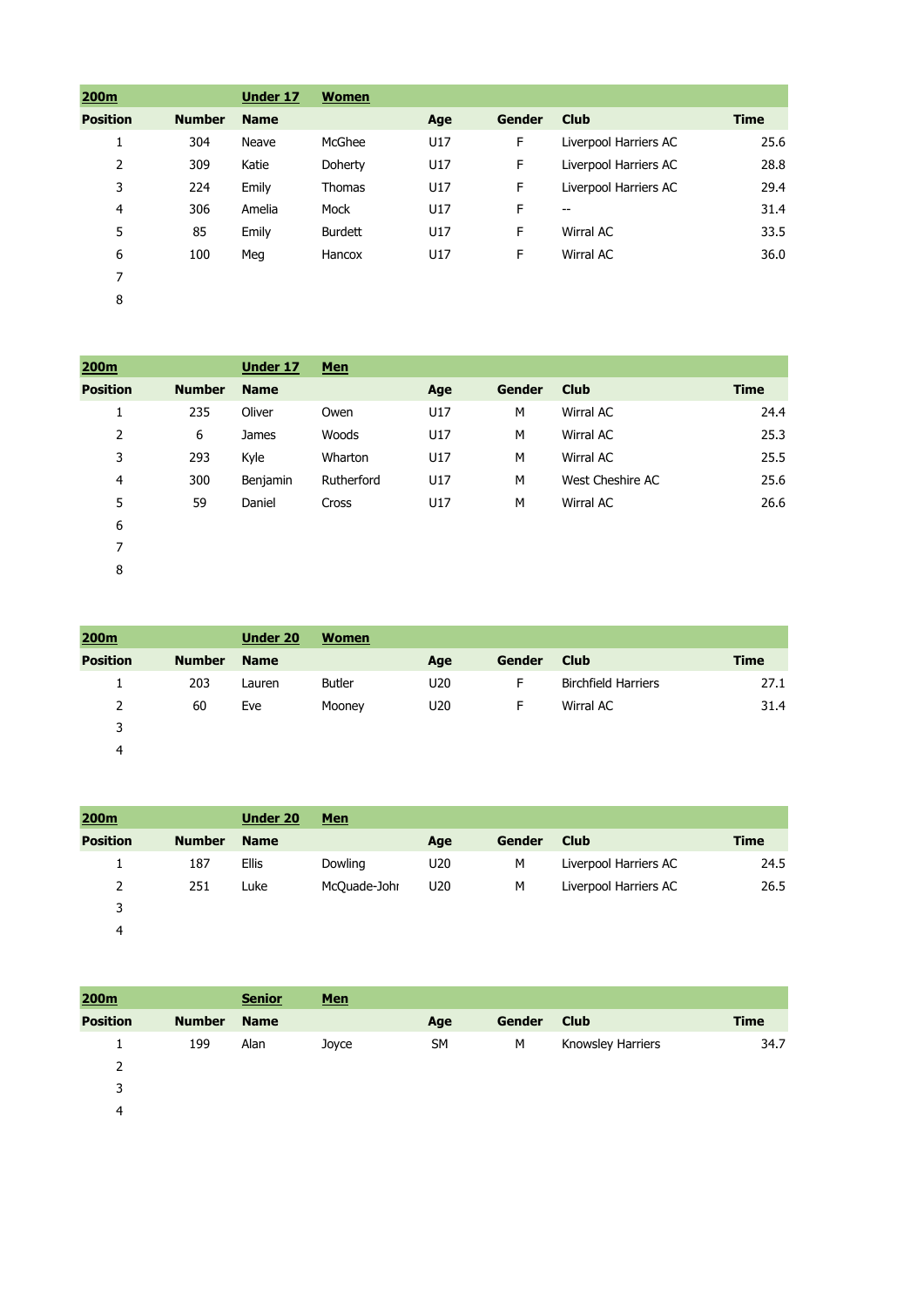| 300m            |               | Under 15    | <b>Boys</b> |     |               |                       |      |
|-----------------|---------------|-------------|-------------|-----|---------------|-----------------------|------|
| <b>Position</b> | <b>Number</b> | <b>Name</b> |             | Age | <b>Gender</b> | <b>Club</b>           | Time |
|                 | 154           | Luka        | Sidebotham  | U15 | м             | Liverpool Harriers AC | 38.7 |
|                 |               |             |             |     |               |                       |      |

| 300m            |               | Under 17    | <b>Women</b> |     |               |                       |      |
|-----------------|---------------|-------------|--------------|-----|---------------|-----------------------|------|
| <b>Position</b> | <b>Number</b> | <b>Name</b> |              | Age | <b>Gender</b> | <b>Club</b>           | Time |
|                 | 303           | Mia         | Morrisroe    | U17 | -             | Liverpool Harriers AC | 42.6 |
|                 |               |             |              |     |               |                       |      |

| 300m            |               | Under 17        | <b>Men</b> |     |        |                       |      |
|-----------------|---------------|-----------------|------------|-----|--------|-----------------------|------|
| <b>Position</b> | <b>Number</b> | <b>Name</b>     |            | Age | Gender | <b>Club</b>           | Time |
|                 | 311           | <b>Flynn</b>    | Jones      | U17 | M      | Liverpool Harriers AC | 39.2 |
| 2               | 300           | <b>Benjamin</b> | Rutherford | U17 | M      | West Cheshire AC      | 41.4 |
| 3               |               |                 |            |     |        |                       |      |
| 4               |               |                 |            |     |        |                       |      |

| 300m            |               | <b>Senior</b> | various |                 |        |             |             |
|-----------------|---------------|---------------|---------|-----------------|--------|-------------|-------------|
| <b>Position</b> | <b>Number</b> | <b>Name</b>   |         | Age             | Gender | <b>Club</b> | <b>Time</b> |
| $\perp$         | 176           | Harry         | Martin  | U <sub>20</sub> | M      | Wirral AC   | 38.6        |
|                 |               |               |         |                 |        |             |             |

| 300m            |               | <b>Senior</b> | various |           |        |                       |      |
|-----------------|---------------|---------------|---------|-----------|--------|-----------------------|------|
| <b>Position</b> | <b>Number</b> | <b>Name</b>   |         | Age       | Gender | <b>Club</b>           | Time |
| ┻               | 216           | Kieran        | Lee     | <b>SM</b> | М      | City of Stoke AC      | 39.9 |
| 2               | 314           | Liam          | Davoren | <b>SM</b> | M      | West Cheshire AC      | 40.1 |
| 3               | 158           | Terrv         | Macklin | <b>SM</b> | M      | Liverpool Harriers AC | 46.9 |
| 4               |               |               |         |           |        |                       |      |

| 1500m           |               | <b>Under 13</b> | <b>Boys</b> |     |               |                       |             |
|-----------------|---------------|-----------------|-------------|-----|---------------|-----------------------|-------------|
| <b>Position</b> | <b>Number</b> | <b>Name</b>     |             | Age | <b>Gender</b> | <b>Club</b>           | <b>Time</b> |
| 1               | 313           | Luke            | Parker      | U13 | M             | West Cheshire AC      | 5.03.8      |
| 2               | 15            | Ben             | Grantham    | U13 | M             | Wirral AC             | 5.04.0      |
| 3               | 162           | Oberon          | Kearney     | U13 | M             | Wirral AC             | 5.04.0      |
| 4               | 312           | Reece           | Munro       | U13 | M             | West Cheshire AC      | 5.06.2      |
| 5               | 186           | <b>Jack</b>     | Talbot      | U13 | M             | Wirral AC             | 5.08.2      |
| 6               | 65            | James           | Evens       | U13 | М             | Liverpool Harriers AC | 5.08.9      |
| 7               | 181           | Ben             | Cronshaw    | U13 | M             | Wirral AC             | 5.10.3      |
| 8               | 308           | Riley           | Malone      | U13 | М             | Liverpool Harriers AC | 5.12.6      |
| 9               | 223           | Samuel          | Booth       | U13 | М             | Wirral AC             | 6.04.7      |
| 10              |               |                 |             |     |               |                       |             |
| 11              |               |                 |             |     |               |                       |             |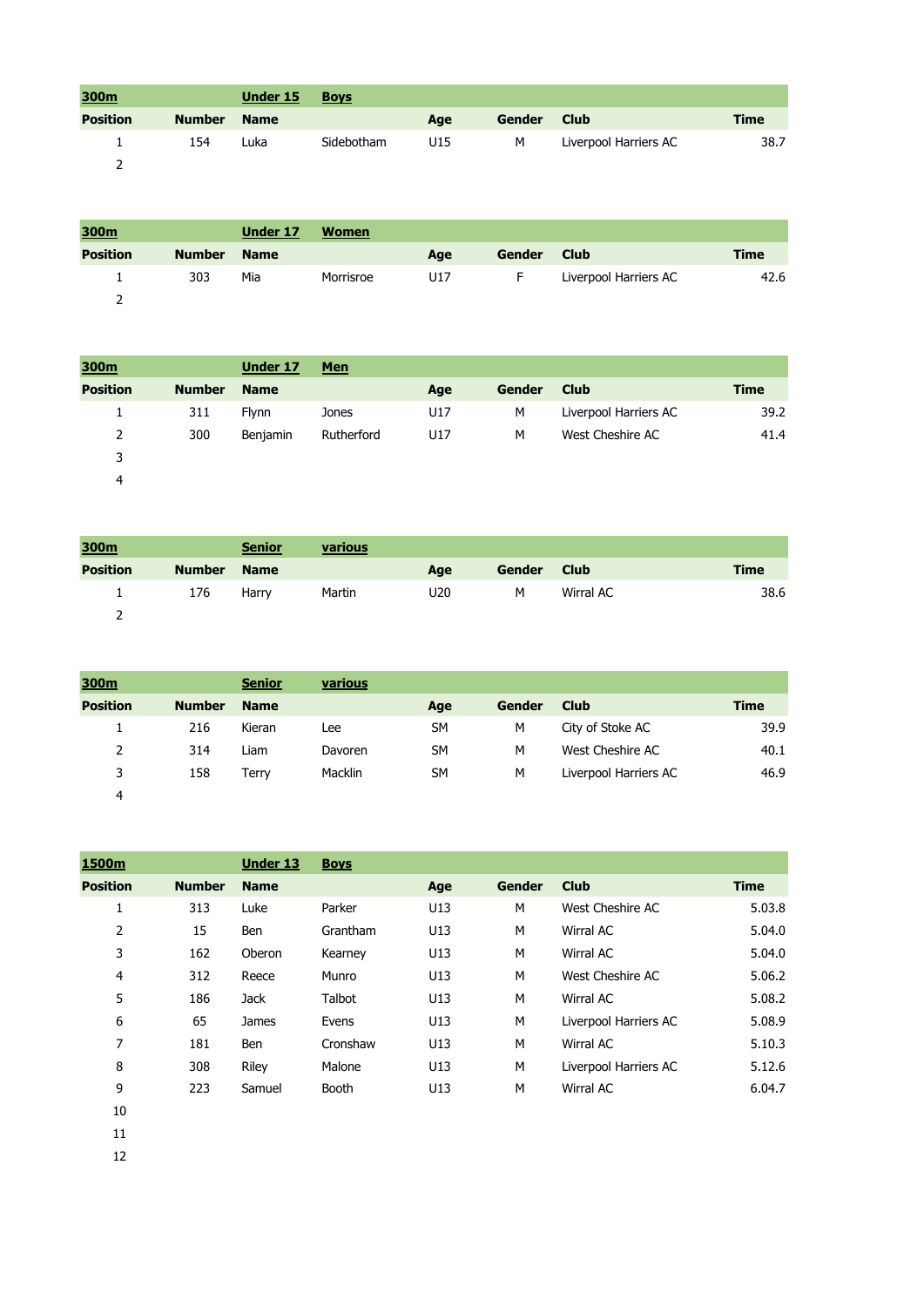| 1500m           |               | Under 15    | Girls           |     |               |                       |             |
|-----------------|---------------|-------------|-----------------|-----|---------------|-----------------------|-------------|
| <b>Position</b> | <b>Number</b> | <b>Name</b> |                 | Age | <b>Gender</b> | <b>Club</b>           | <b>Time</b> |
|                 |               |             |                 |     |               |                       |             |
| 1               | 259           | Sophie      | Grainger        | U15 | F             | West Cheshire AC      | 5.04.9      |
| 2               | 310           | Harriet     | <b>Bain</b>     | U15 | F             | Liverpool Harriers AC | 5.12.2      |
| 3               | 218           | Ella        | Grundy          | U15 | F             | Colwyn Bay AC         | 5.18.7      |
| $\overline{4}$  | 201           | Ella        | <b>McMutrie</b> | U15 | F             | Liverpool Harriers AC | 5.28.1      |
| 5               | 61            | Emma        | Gittens         | U15 | F             | Liverpool Harriers AC | 5.30.1      |
| 6               | 62            | Emma        | <b>Fildes</b>   | U15 | F             | Wirral AC             | 5.36.6      |
|                 |               |             |                 |     |               |                       |             |

| 1500m           |               | <b>Under 15</b> | <b>Boys</b>    |     |        |                       |             |
|-----------------|---------------|-----------------|----------------|-----|--------|-----------------------|-------------|
| <b>Position</b> | <b>Number</b> | <b>Name</b>     |                | Age | Gender | <b>Club</b>           | <b>Time</b> |
|                 | 25            | Jamie           | Richardson     | U15 | M      | West Cheshire AC      | 4.35.0      |
| 2               | 202           | Sammy           | <b>Hollins</b> | U15 | M      | West Cheshire AC      | 4.52.9      |
| 3               | 50            | <b>Jack</b>     | Bernhem        | U15 | M      | <b>UTS</b>            | 4.56.0      |
| 4               | 147           | Alex            | Kelly          | U15 | M      | Liverpool Harriers AC | 5.00.7      |
| 5               |               |                 |                |     |        |                       |             |

| 1500m           |               | Under 17 | <b>Women</b> |     |        |             |             |
|-----------------|---------------|----------|--------------|-----|--------|-------------|-------------|
| <b>Position</b> | <b>Number</b> | Name     |              | Age | Gender | <b>Club</b> | <b>Time</b> |
|                 | 140           | Lucy     | Hignett      | U17 |        | Wirral AC   | 5.21.2      |
|                 |               |          |              |     |        |             |             |

| 1500m           |               | Under 17    | <b>Men</b> |     |               |                      |             |
|-----------------|---------------|-------------|------------|-----|---------------|----------------------|-------------|
| <b>Position</b> | <b>Number</b> | <b>Name</b> |            | Age | <b>Gender</b> | <b>Club</b>          | <b>Time</b> |
|                 | 35            | Charlie     | Roberts    | U17 | м             | St. Helens Sutton AC | 4.15.1      |
|                 |               |             |            |     |               |                      |             |

| 1500m           |               | Under 20    | <b>Women</b> |     |               |             |             |
|-----------------|---------------|-------------|--------------|-----|---------------|-------------|-------------|
| <b>Position</b> | <b>Number</b> | <b>Name</b> |              | Age | <b>Gender</b> | <b>Club</b> | <b>Time</b> |
|                 | 30            | Bethan      | Dowsett      | U20 |               | Deeside AC  | 5.01.5      |
|                 |               |             |              |     |               |             |             |

| 1200m           |               | <b>Under 13</b> | Girls      |     |        |                       |             |
|-----------------|---------------|-----------------|------------|-----|--------|-----------------------|-------------|
| <b>Position</b> | <b>Number</b> | <b>Name</b>     |            | Age | Gender | <b>Club</b>           | <b>Time</b> |
| 1               | 24            | Lara            | Bellingham | U13 | F      | Liverpool Harriers AC | 4.01.5      |
| 2               | 130           | <b>Jessica</b>  | Lark       | U13 | F      | West Cheshire AC      | 4.14.5      |
| 3               | 169           | Amalie          | Rodrigues  | U13 | F      | Independent           | 4.32.2      |
| $\overline{4}$  | 33            | Cerys           | Rowlands   | U13 | F      | West Cheshire AC      | 4.32.4      |
| 5               | 12            | Amber           | Neal       | U13 | F      | Wirral AC             | 4.43.5      |
| 6               | 2             | Sofia           | Preece     | U13 | F      | Crewe & Nantwich AC   | 5.16.5      |
| 7               | 321           | Cassie          | McCloy     | U13 | F      | Liverpool Harriers AC | 5.34.7      |
| 8               |               |                 |            |     |        |                       |             |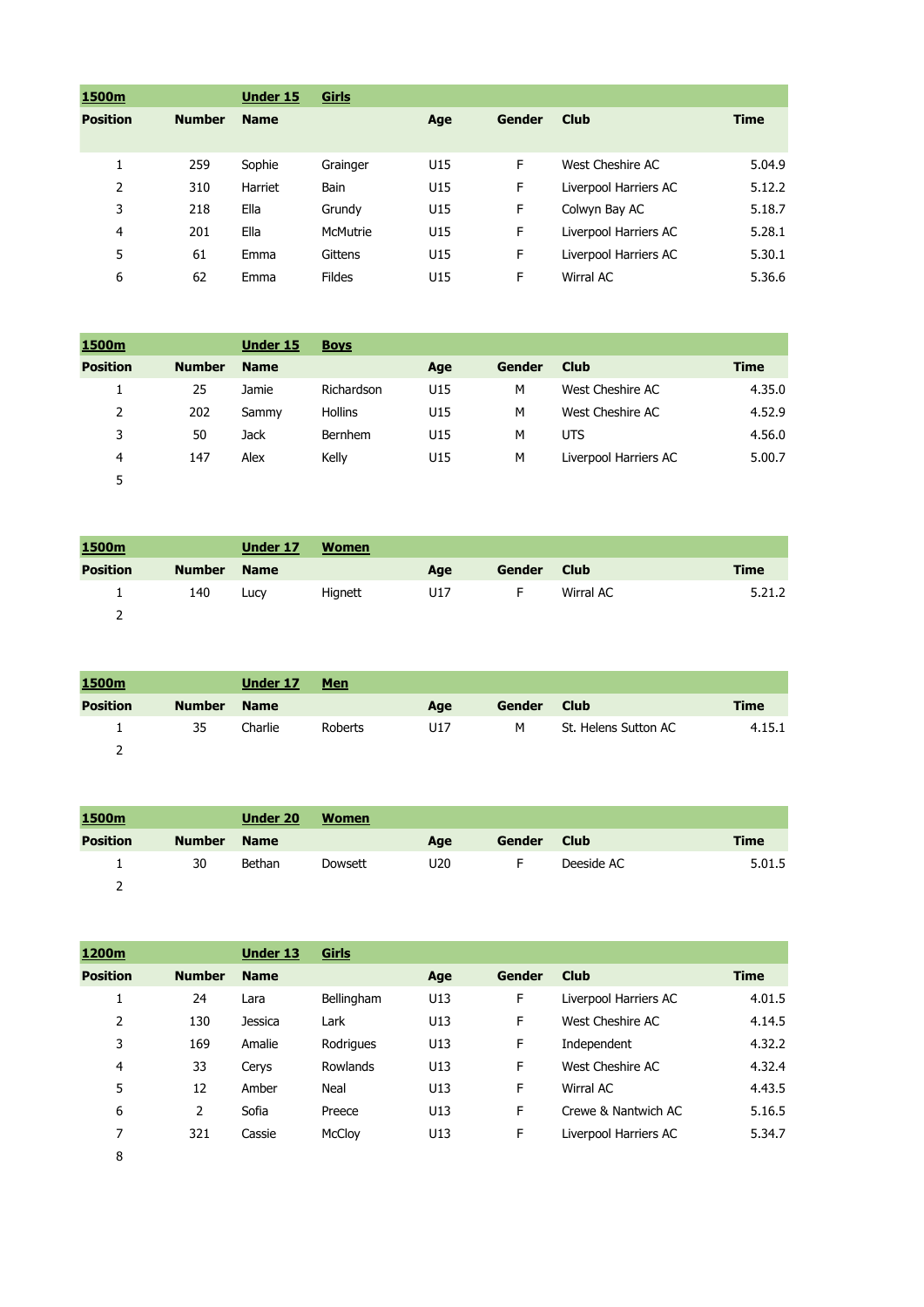| 1 mile          |               | <b>Senior</b> | <b>Women</b> |           |               |                    |             |
|-----------------|---------------|---------------|--------------|-----------|---------------|--------------------|-------------|
| <b>Position</b> | <b>Number</b> | <b>Name</b>   |              | Age       | <b>Gender</b> | <b>Club</b>        | <b>Time</b> |
| Ŧ,              | 326           | Jo            | Irvine       | <b>SW</b> | F             | <b>UTS</b>         | 5.55.1      |
| 2               | 44            | Eleanor       | <b>Hynes</b> | <b>SW</b> | F             | Wirral AC          | 6.04.9      |
| 3               | 323           | Katherine     | Holley       | <b>SW</b> | F             | <b>Wallasey AC</b> | 6.34.8      |
| 4               | 318           | Louise        | Marsden      | <b>SW</b> | F             | <b>Wallasey AC</b> | 7.06.7      |
| 5               | 3             | Uyai          | Ikpatt       | <b>SW</b> | F             | Wirral AC          | 7.06.7      |
| 6               |               |               |              |           |               |                    |             |
| 7               |               |               |              |           |               |                    |             |

| 1 mile          |               | <b>Senior</b> | Men              |           |               |                          |             |
|-----------------|---------------|---------------|------------------|-----------|---------------|--------------------------|-------------|
| <b>Position</b> | <b>Number</b> | <b>Name</b>   |                  | Age       | <b>Gender</b> | <b>Club</b>              | <b>Time</b> |
| $\mathbf{1}$    | 124           | Matthew       | <b>McCormack</b> | <b>SM</b> | M             | Crewe & Nantwich AC      | 4.44.3      |
| 2               | 190           | David         | Brockway         | <b>SM</b> | M             | Wirral AC                | 4.45.2      |
| 3               | 322           | Rob           | Pearse           | <b>SM</b> | М             | <b>Wallasey AC</b>       | 4.49.0      |
| 4               | 320           | Ray           | Clarke           | <b>SM</b> | M             | <b>Wallasey AC</b>       | 4.53.1      |
| 5               | 41            | Sam           | <b>Bellis</b>    | <b>SM</b> | M             | <b>Buckley RC</b>        | 4.55.1      |
| 6               | 317           | <b>Jack</b>   | Poland           | <b>SM</b> | M             | <b>Wallasey AC</b>       | 4.56.4      |
| 7               | 285           | Alex          | Norton           | <b>SM</b> | M             | <b>Wallasey AC</b>       | 4.57.8      |
| $\,8\,$         | 42            | Alan          | Robertson        | <b>SM</b> | М             | Wirral AC                | 4.58.5      |
| 9               | 78            | Tom           | Gillbanks        | U20       | М             | <b>Wallasey AC</b>       | 4.58.7      |
| 10              | 324           | Matthew       | Goodwin          | <b>SM</b> | М             | <b>UTS</b>               | 5.00.8      |
| 11              | 305           | Huw           | Jones            | U17       | M             | Deeside AC               | 5.01.6      |
| 12              | 64            | Phil          | Townsend         | <b>SM</b> | М             | Chester Tri              | 5.20.0      |
| 13              | 114           | Ryan          | McKay            | SM        | М             | Liverpool Harriers AC    | 5,22.4      |
| 14              | 243           | Richard       | Farrar           | <b>SM</b> | М             | <b>Wirral AC</b>         | 5.27.0      |
| 15              | 88            | Daniel        | Newman           | <b>SM</b> | M             | Warrington AC            | 5.28.4      |
| 16              | 241           | Matt          | Wilson           | SM        | М             | Wallasey AC              | 5.33.2      |
| 17              | 191           | John          | Harrison         | SM        | M             | <b>Ellesmere Port RC</b> | 5.35.7      |
| 18              | 319           | <b>Steve</b>  | Edwards          | <b>SM</b> | M             | <b>Ellesmere Port RC</b> | 5.42.0      |
| 19              | 196           | James         | Rogers           | SM        | M             | Prestatyn RC             | 6.05.7      |
| $20\,$          | 199           | Alan          | Joyce            | SM        | М             | Knowsley Harriers        | 6.16.4      |
| 21              |               |               |                  |           |               |                          |             |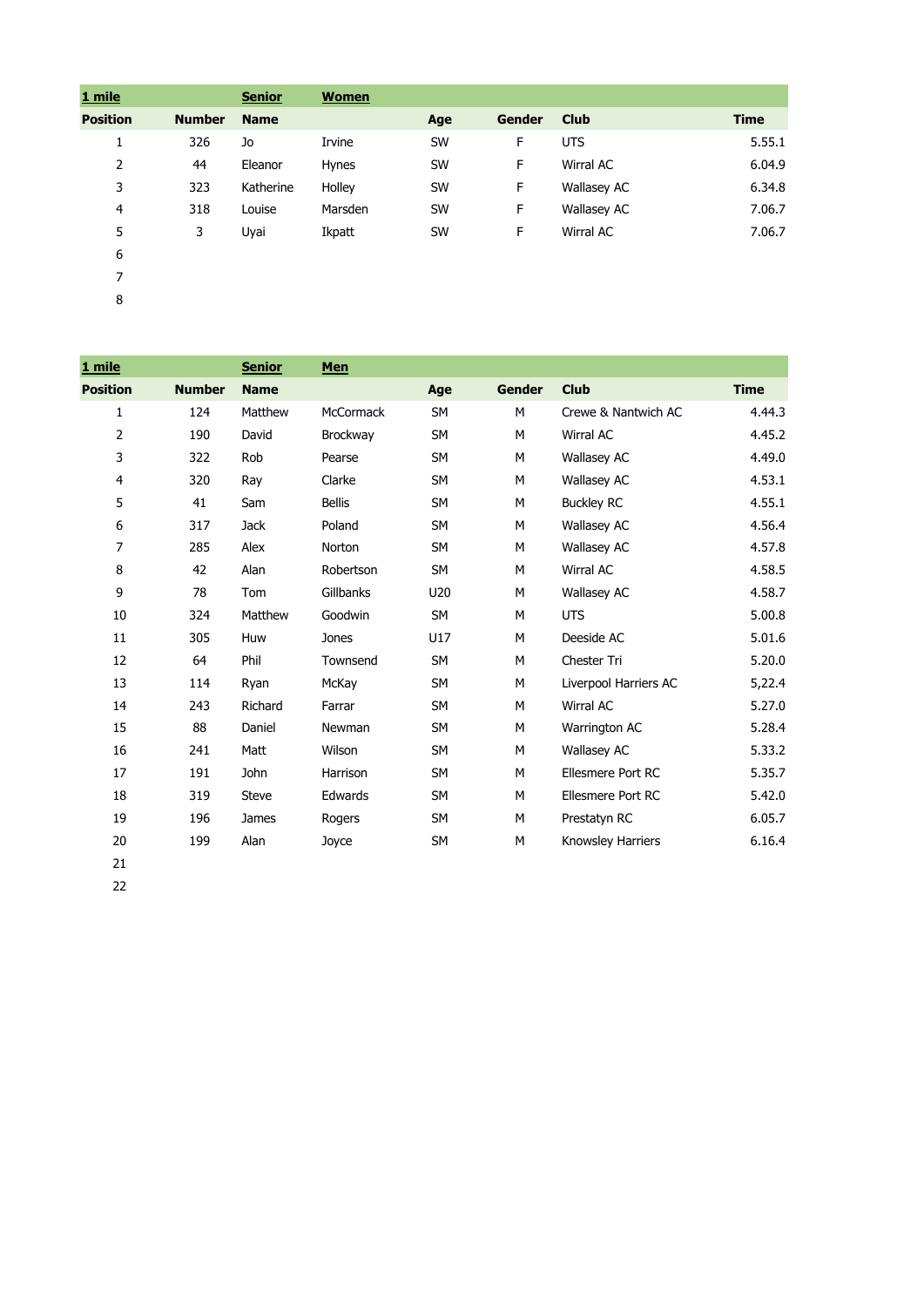| <b>Long Jump</b> |               | <b>Under 13</b> | <b>Girls</b>   |     |             |                              |                 |
|------------------|---------------|-----------------|----------------|-----|-------------|------------------------------|-----------------|
| <b>Position</b>  | <b>Number</b> | <b>Name</b>     |                | Age | Gender      | <b>Club</b>                  | <b>Distance</b> |
| $\mathbf{1}$     | 245           | Diana           | Emehelu        | U13 | $\mathsf F$ | Liverpool Harriers AC        | 4.13            |
| $\overline{2}$   | 139           | Lucy            | Salter         | U13 | $\mathsf F$ | <b>Stockport Harriers AC</b> | 4.04            |
| 3                | 5             | Zara            | Ogedengbe      | U13 | $\mathsf F$ | Wirral AC                    | 3.96            |
| 4                | 58            | Saffron         | Meade          | U13 | F           | Stockport Harriers AC        | 3.88            |
| 5                | 87            | Sophie          | Haslam         | U13 | F           | West Cheshire AC             | 3.66            |
| 6                | 192           | Imogen          | Carew          | U13 | F           | Wirral AC                    | 3.64            |
| $\overline{7}$   | 89            | Alisha          | Carroll        | U13 | F           | Liverpool Harriers AC        | 3.51            |
| 8                | 157           | Mayley          | Koroma         | U13 | F           | Liverpool Harriers AC        | 3.42            |
| 9                | 125           | Macy            | <b>Brett</b>   | U13 | F           | West Cheshire AC             | 3.42            |
| 10               | 169           | Amalie          | Rodrigues      | U13 | F           | Independent                  | 3.42            |
| 11               | 130           | <b>Jessica</b>  | Lark           | U13 | F           | West Cheshire AC             | 3.23            |
| 12               | 94            | Abigail         | Stewart        | U13 | F           | Wirral AC                    | 3.21            |
| 13               | 172           | Maddy           | Gregory        | U13 | F           | <b>Wirral AC</b>             | 3.18            |
| 14               | 47            | Lydia-Anne      | Wilson         | U13 | $\mathsf F$ | <b>Wirral AC</b>             | 3.17            |
| 15               | 178           | Sarah           | Theobald       | U13 | $\mathsf F$ | Wirral AC                    | 3.15            |
| 16               | 226           | <b>Billie</b>   | Spencer        | U13 | F           | Wirral AC                    | 3.15            |
| 17               | 171           | Prue            | Gregory        | U13 | F           | Wirral AC                    | 3.10            |
| 18               | 180           | Victoria        | Clarke         | U13 | F           | Wirral AC                    | 3.09            |
| 19               | 33            | Cerys           | Rowlands       | U13 | F           | West Cheshire AC             | 2.96            |
| 20               | 12            | Amber           | Neal           | U13 | F           | Wirral AC                    | 2.94            |
| 21               | 194           | Mia             | <b>Barrett</b> | U13 | F           | Wirral AC                    | 2.45            |
| 22               |               |                 |                |     |             |                              |                 |

| <b>Long Jump</b> |               | <b>Under 15</b> | Girls          |     |        |                       |                 |
|------------------|---------------|-----------------|----------------|-----|--------|-----------------------|-----------------|
| <b>Position</b>  | <b>Number</b> | <b>Name</b>     |                | Age | Gender | <b>Club</b>           | <b>Distance</b> |
| 1                | 102           | Stephanie       | Jones          | U15 | F      | West Cheshire AC      | 4.55            |
| 2                | 229           | Ruby            | Wisbey         | U15 | F      | West Cheshire AC      | 4.44            |
| 3                | 207           | Aurora          | <b>Brown</b>   | U15 | F      | Leeds City AC         | 4.43            |
| 4                | 129           | Keira Jones     | Keira Jones    | U15 | F      | Leeds City AC         | 4.23            |
| 5                | 53            | Grace           | Clarke         | U15 | F.     | Wirral AC             | 4.17            |
| 6                | 27            | Amelia          | Pasgon         | U15 | F      | Wirral AC             | 4.08            |
| 7                | 167           | Rebecca         | Cox            | U15 | F      | Stockport Harriers AC | 4.07            |
| 8                | 4             | Kelsey-Lili     | Ogedengbe      | U15 | F      | Wirral AC             | 4.06            |
| 8                | 80            | Stephanie       | Walker         | U15 | F      | Shewsbury AC          | 3.78            |
| 8                | 96            | Darcy           | <b>Jenkins</b> | U15 | F      | Wirral AC             | 3.44            |
| 8                | 230           | Emma            | Powell         | U15 | F      | West Cheshire AC      | 2.83            |

| <b>High Jump</b> |               | <b>Under 13</b> | <b>Boys</b> |     |               |             |               |
|------------------|---------------|-----------------|-------------|-----|---------------|-------------|---------------|
| <b>Position</b>  | <b>Number</b> | <b>Name</b>     |             | Age | <b>Gender</b> | <b>Club</b> | <b>Height</b> |
|                  | 223           | Samuel          | Booth       | U13 | М             | Wirral AC   | 1.15          |
| 2                |               |                 |             |     |               |             |               |
| 3                |               |                 |             |     |               |             |               |
|                  |               |                 |             |     |               |             |               |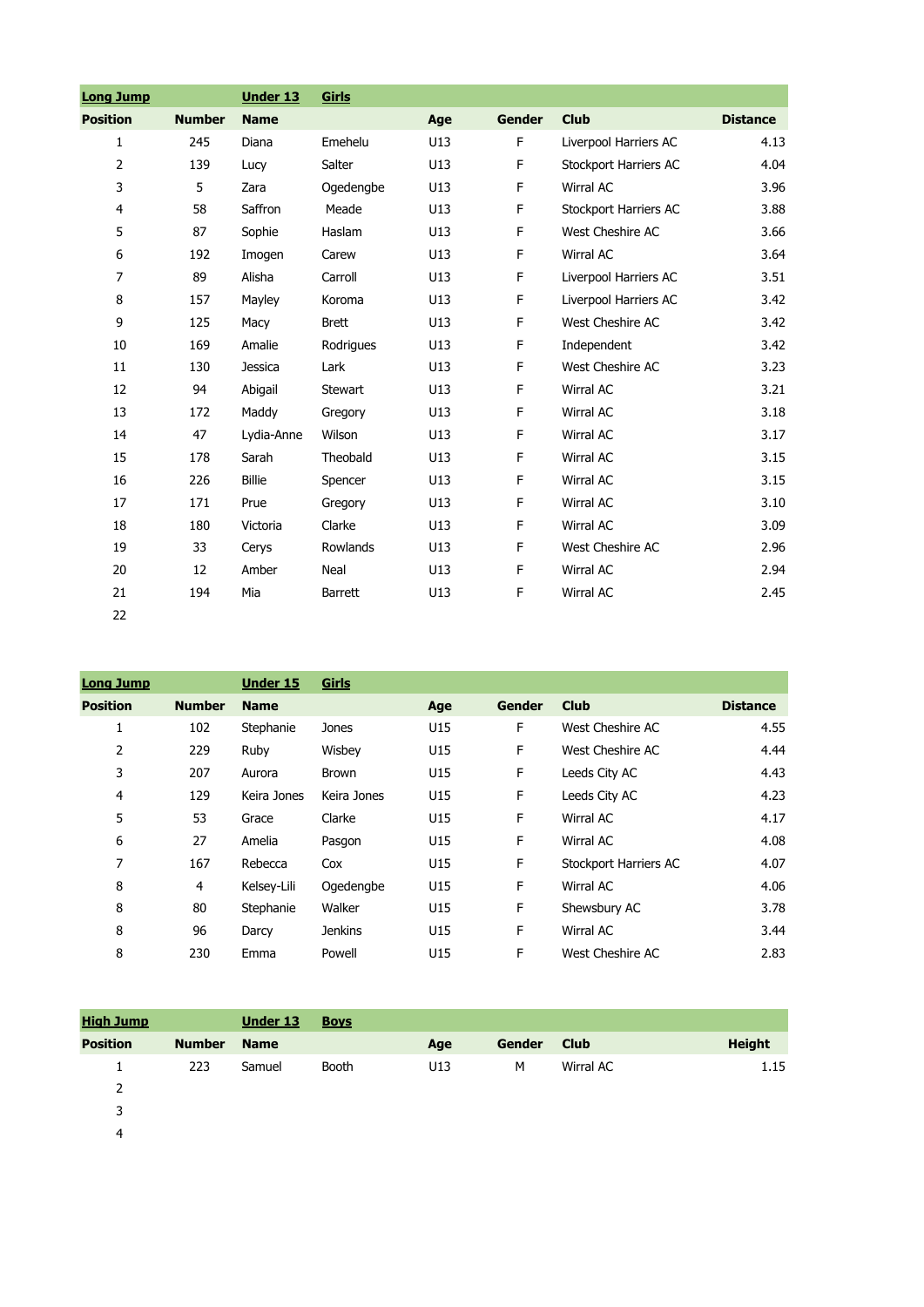| <b>High Jump</b> |               | <b>Under 15</b> | <b>Boys</b> |     |               |             |               |
|------------------|---------------|-----------------|-------------|-----|---------------|-------------|---------------|
| <b>Position</b>  | <b>Number</b> | <b>Name</b>     |             | Age | <b>Gender</b> | <b>Club</b> | <b>Height</b> |
|                  | 127           | Padraig         | Ibrahim     | U15 | М             | Wirral AC   | 1.35          |
| 2                | 117           | David           | Walters     | U15 | M             | Wirral AC   | 1.25          |
| J.               |               |                 |             |     |               |             |               |

| <b>Turbo Javelin</b> |               | <b>Under 9</b> | Girls    |     |        |                         |                 |
|----------------------|---------------|----------------|----------|-----|--------|-------------------------|-----------------|
| <b>Position</b>      | <b>Number</b> | <b>Name</b>    |          | Age | Gender | <b>Club</b>             | <b>Distance</b> |
|                      | 82            | Arabella       | Jones    | U9  | F      | Wirral AC               | 6.96            |
|                      | 250           | Emma           | Gauller  | U9  | F      | Wirral AC               | 6.45            |
| 3                    | 32            | Keira          | Rowlands | U9  | F      | Woodland Primary School | 6.32            |
| 4                    |               |                |          |     |        |                         |                 |

| <b>Turbo Javelin</b> |               | <b>Under 9</b> | <b>Boys</b> |     |               |               |                 |
|----------------------|---------------|----------------|-------------|-----|---------------|---------------|-----------------|
| <b>Position</b>      | <b>Number</b> | <b>Name</b>    |             | Age | <b>Gender</b> | <b>Club</b>   | <b>Distance</b> |
| Ŧ.                   | 209           | Paul           | Barry       | U9  | M             | Wirral AC     | 9.24            |
| 2                    | 208           | Malachi        | Brown       | U9  | M             | Leeds City AC | 9.15            |
| 3                    | 95            | Finlay         | Neal        | U9  | M             | Wirral AC     | 8.79            |
| $\overline{4}$       | 71            | Caspar         | Kissane     | U9  | M             | Deeside AC    | 6.15            |
| 5                    |               |                |             |     |               |               |                 |
| 6                    |               |                |             |     |               |               |                 |
|                      |               |                |             |     |               |               |                 |

| <b>High Jump</b> |               | <b>Under 17</b> | <b>Women</b> |     |        |                       |               |
|------------------|---------------|-----------------|--------------|-----|--------|-----------------------|---------------|
| <b>Position</b>  | <b>Number</b> | <b>Name</b>     |              | Age | Gender | <b>Club</b>           | <b>Height</b> |
| 1                | 79            | Rebecca         | Walker       | U17 | F      | Shewsbury AC          | 1.60          |
| 2                | 236           | Niamh           | Grant        | U17 | F      | Liverpool Harriers AC | 1.55          |
| 3                |               |                 |              |     |        |                       |               |
| 4                |               |                 |              |     |        |                       |               |

| <b>High Jump</b> |               | <b>Under 20</b> | <b>Women</b> |                 |               |             |               |
|------------------|---------------|-----------------|--------------|-----------------|---------------|-------------|---------------|
| <b>Position</b>  | <b>Number</b> | <b>Name</b>     |              | Age             | <b>Gender</b> | <b>Club</b> | <b>Height</b> |
|                  | 60            | Eve             | Mooney       | U <sub>20</sub> | ⊢             | Wirral AC   | 1.55          |
| 2                |               |                 |              |                 |               |             |               |
| 2                |               |                 |              |                 |               |             |               |

| <b>Shot Put</b> |               | <b>Under 13</b> | <b>Boys</b>   |     |        |             |                 |
|-----------------|---------------|-----------------|---------------|-----|--------|-------------|-----------------|
| <b>Position</b> | <b>Number</b> | <b>Name</b>     |               | Age | Gender | <b>Club</b> | <b>Distance</b> |
|                 | 115           | Alexander       | <b>Brooks</b> | U13 | M      | Wrexham AC  | 4.21            |
| 2               |               |                 |               |     |        |             |                 |
| 3               |               |                 |               |     |        |             |                 |
| 4               |               |                 |               |     |        |             |                 |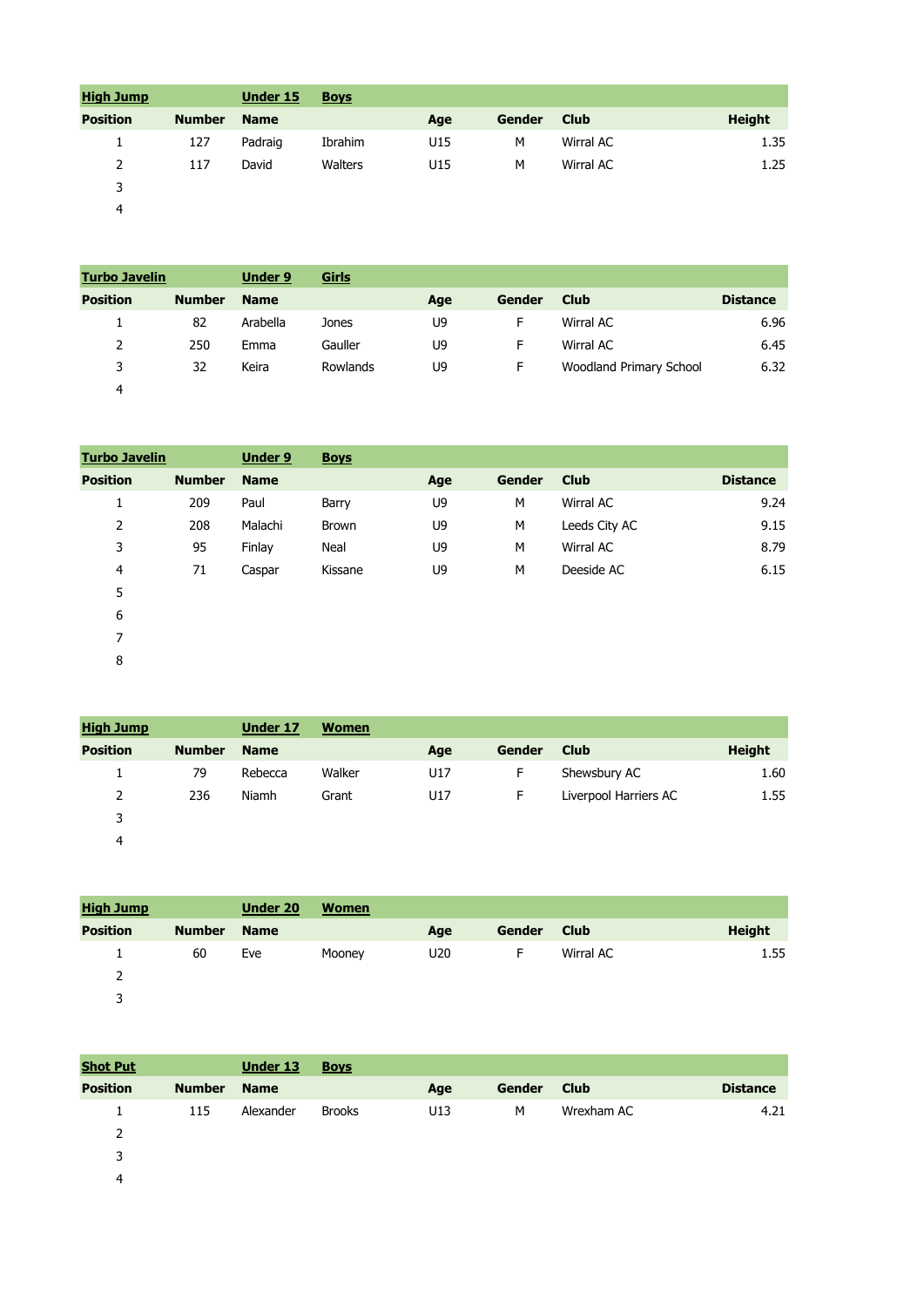| <b>Shot Put</b> |               | <b>Under 15</b> | <b>Boys</b> |     |               |             |                 |
|-----------------|---------------|-----------------|-------------|-----|---------------|-------------|-----------------|
| <b>Position</b> | <b>Number</b> | <b>Name</b>     |             | Age | <b>Gender</b> | <b>Club</b> | <b>Distance</b> |
| л.              | 221           | Daniel          | Wilkinson   | U15 | M             | Wirral AC   | 9.89            |
| 2               | 220           | Andrew          | Wilkinson   | U15 | M             | Wirral AC   | 7.17            |
| 3               |               |                 |             |     |               |             |                 |
| 4               |               |                 |             |     |               |             |                 |

| <b>Discus</b>   |               | <b>Under 13</b> | <u>Girls</u> |     |               |                       |                 |
|-----------------|---------------|-----------------|--------------|-----|---------------|-----------------------|-----------------|
| <b>Position</b> | <b>Number</b> | <b>Name</b>     |              | Age | <b>Gender</b> | <b>Club</b>           | <b>Distance</b> |
| ÷.              | 302           | Kara            | Stoll        | U13 | F             | West Cheshire AC      | 18.91           |
| 2               | 200           | Daniela         | Marti        | U13 | F             | Stockport Harriers AC | 14.61           |
| 3               |               |                 |              |     |               |                       |                 |
| 4               |               |                 |              |     |               |                       |                 |

| <b>Discus</b>   |               | Under 15    | Girls        |     |        |                        |                 |
|-----------------|---------------|-------------|--------------|-----|--------|------------------------|-----------------|
| <b>Position</b> | <b>Number</b> | <b>Name</b> |              | Age | Gender | <b>Club</b>            | <b>Distance</b> |
| л.              | 97            | Whitney     | Tucker       | U15 | F      | Deeside AC             | 22.43           |
| 2               | 244           | Charlotte   | Farrar       | U15 | F      | Wirral AC              | 15.46           |
| 3               | 217           | Madeline    | Dolan-Aitken | U15 | F      | Oldham & Royton H & AC | 13.99           |
| 4               |               |             |              |     |        |                        |                 |

| <b>Long Jump</b> |               | <b>Under 11</b> | Girls         |     |             |                          |                 |
|------------------|---------------|-----------------|---------------|-----|-------------|--------------------------|-----------------|
| <b>Position</b>  | <b>Number</b> | <b>Name</b>     |               | Age | Gender      | <b>Club</b>              | <b>Distance</b> |
| 1                | 28            | Ella            | Cowan         | U11 | F           | Wirral AC                | 3.15            |
| 2                | 69            | Ella            | Keele         | U11 | F           | Wirral AC                | 3.10            |
| 3                | 123           | Zuri            | Idemudia      | U11 | F           | Wirral AC                | 3.05            |
| 4                | 56            | Eva             | <b>Brooks</b> | U11 | F           | Wirral AC                | 2.97            |
| 5                | 210           | Lexie           | <b>Ellis</b>  | U11 | $\mathsf F$ | Independent              | 2.95            |
| 6                | 151           | Roxanne         | Ford          | U11 | F           | $\overline{\phantom{a}}$ | 2.94            |
| $\overline{7}$   | 119           | Ruby            | McIlveen      | U11 | G           | Wirral AC                | 2.87            |
| 8                | 11            | Isla            | Neal          | U11 | F           | Wirral AC                | 2.85            |
| 9                | 166           | Maizie          | Bimson        | U11 | F           | Independent              | 2.81            |
| 10               | 126           | Emily           | Green         | U11 | F           | Wirral AC                | 2.80            |
| 11               | 156           | Emma            | Hull          | U11 | F           | $\overline{\phantom{a}}$ | 2.79            |
| 12               | 177           | Ellarna         | Werbisky      | U11 | F           | Wirral AC                | 2.74            |
| 13               | 118           | Reefe           | Pankhurst     | U11 | F           | Wirral AC                | 2.61            |
| 14               | 16            | Holly           | Webster       | U11 | F           | Wirral AC                | 2.41            |
| 15               | 34            | Phoebe          | Melia         | U13 | F           | Liverpool Harriers AC    | 2.22            |
| 16               | 76            | Satine          | Wearden       | U11 | F           | West Cheshire AC         | 1.91            |
| 17               |               |                 |               |     |             |                          |                 |